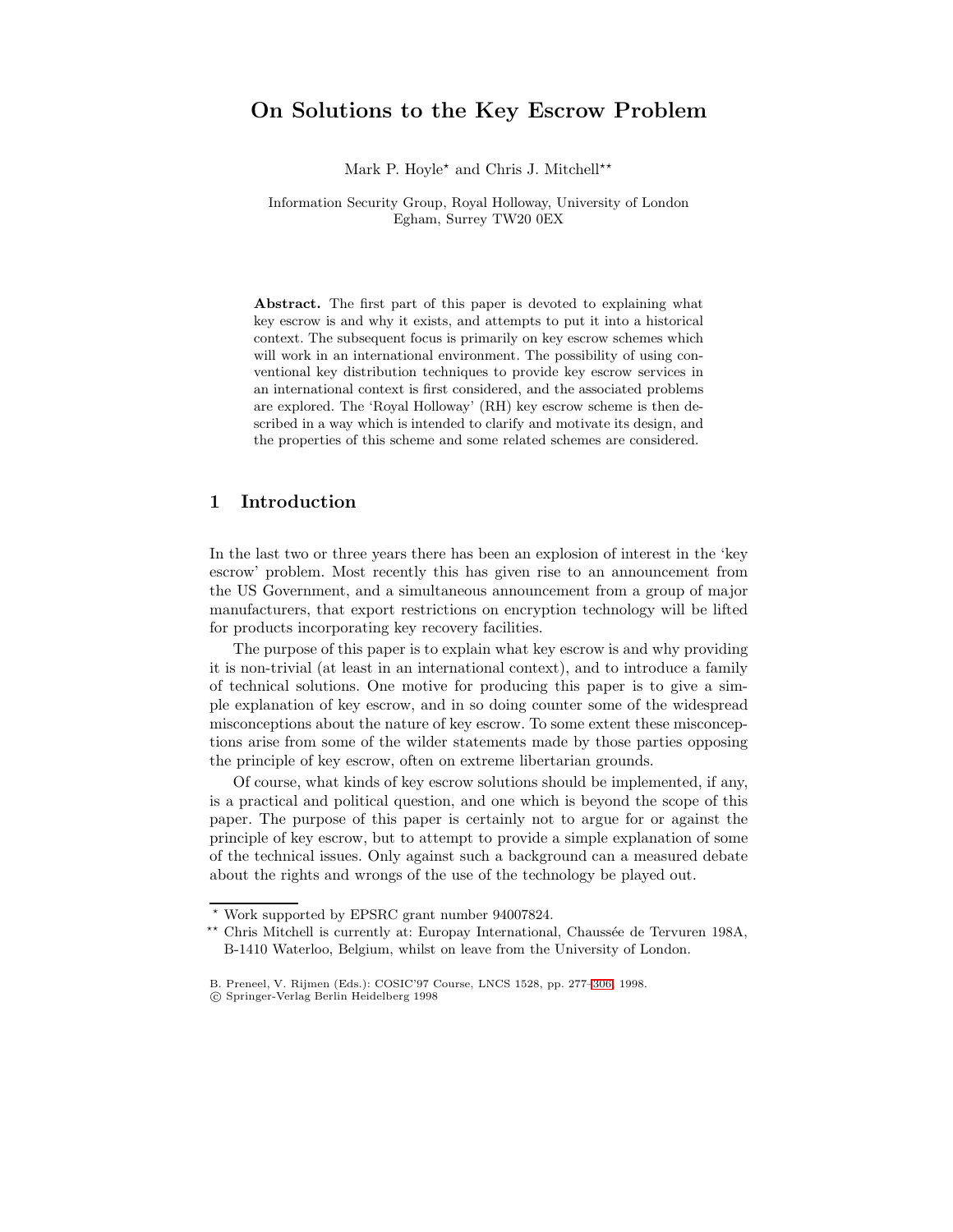## **2 Key Escrow**

### **2.1 Background**

It is an undisputed fact that the rapidly growing use of public telecommunications and computer networks for sensitive and commercial applications argues strongly in favour of the widespread public use of cryptographic techniques. Of course, serious arguments do exist about how far we need to go in securing these networks, but these arguments tend to be about the level of security required, rather than about the need for any security at all.

The most fundamental services which can be provided by cryptographic methods are confidentiality and integrity protection for transferred and stored data. We apply the term integrity protection to mean not only protection against accidental or deliberate change, but also the provision of means to verify the claimed origin of data. Integrity and confidentiality can be provided independently of one another, and indeed are typically provided using different mechanisms.

Typically, integrity services will be provided by the use of a digital signature or a Message Authentication Code (MAC), and confidentiality will be provided by the use of encryption. For many commercial organisations, the primary security requirement is integrity, and confidentiality for transmitted data is at most of secondary importance. However, in recent years there has been an enormous growth in the use of public networks, in particular the Internet, for all kinds of applications, including many for which confidentiality is important. For example, encryption is probably essential for the security of electronic commerce over public networks; without confidentiality protection for users' bank details, a variety of frauds may become possible.

However, widespread encryption of user communications on an end-to-end basis, i.e. encryption at source and decryption at destination with no decryption between, presents a problem to police forces and other law enforcement agencies throughout the world. Currently, in many (probably nearly all) countries, certain official agencies may intercept telecommunications traffic, if so authorised by an appropriate legal process. Typically a police force wishing to intercept the communications of a suspected criminal can do so if granted a warrant from a judicial authority.

Note that, at least within the UK, such legal interception powers are nontrivial to obtain. Typically, interception warrants will only be granted in cases of serious crime, e.g. crimes for which the first offence penalty would be a prison sentence of a year or more. Once a warrant has been granted, the collection of the intercepted data would normally be performed by the network provider (e.g. a public network operator) acting on behalf of the agency wishing to read the traffic. The involvement of another third party also helps make abuse of interception powers more difficult.

Obviously, the widespread use of encryption will nullify this interception capability. Observe that integrity protection through MACs and digital signatures is not a problem in this respect, since it does not threaten the interception ca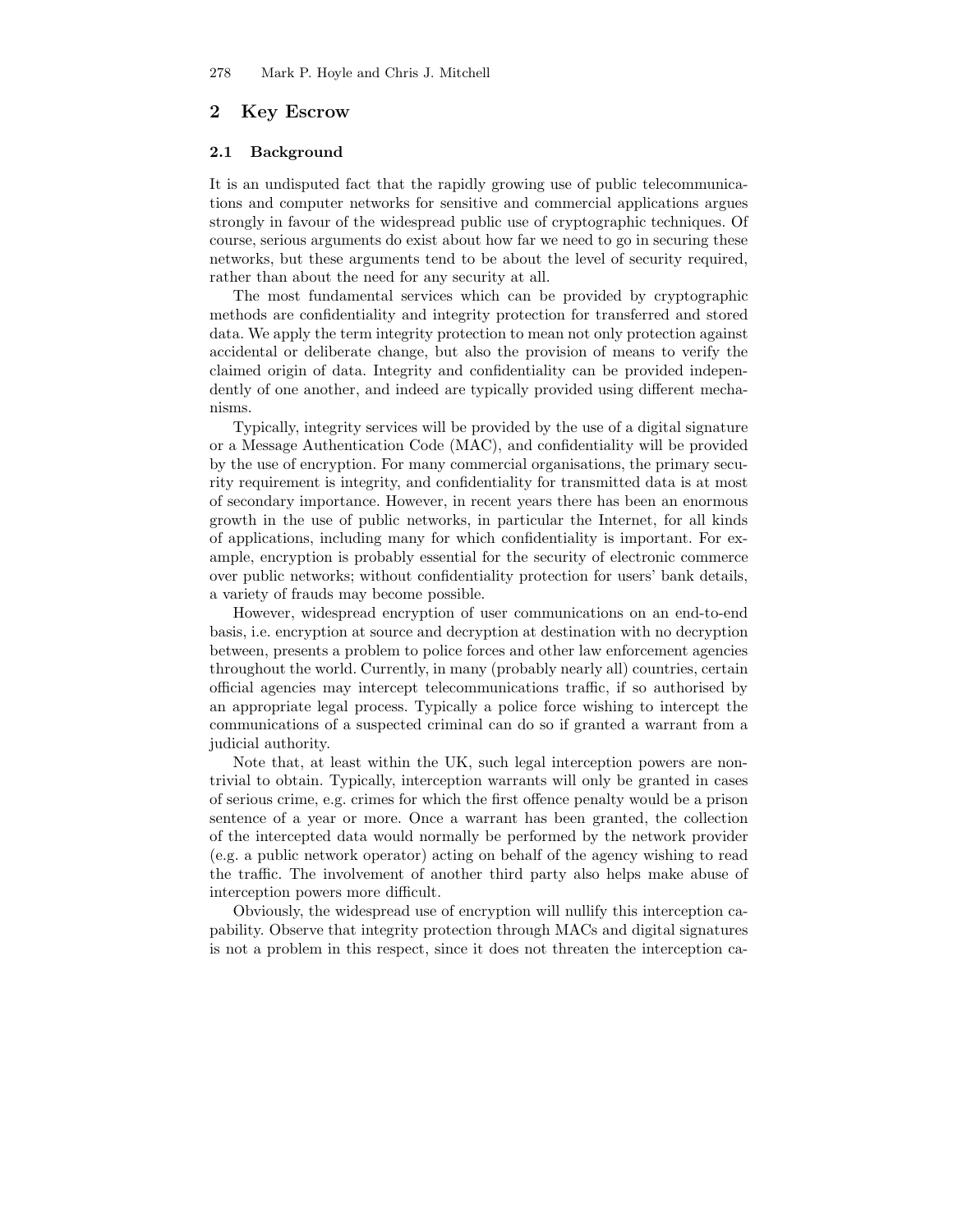pability valued by law enforcement agencies world-wide. We are thus presented with the problem of reconciling the legitimate requirement of users and business for confidentiality of communications, with the requirements for legal interception.

### <span id="page-2-0"></span>**2.2 Key Escrow — A Solution?**

One solution to this problem, which has recently received very wide attention, is to use a *key escrow* scheme. The idea of such a scheme is that copies of the keys used by parties to encrypt their messages are lodged with *escrow agents*, and that, when an agency is given authorisation to intercept a particular user's communications, they can apply to the appropriate escrow agent for a copy of that user's key. An escrow key mechanism can then simply be regarded as a method of key generation and distribution such that users are equipped with encryption and decryption keys when they need them, and where all relevant escrow agents also have access to a copy of decryption keys (in the event that they are required by legally authorised parties).

We therefore arrive at the following 'model' of a key escrow system, with three types of entity involved:

- 1. *Users* are entities who wish to exchange confidential messages,
- 2. *Trusted Third Parties* (*TTPs*), which can be further split up into two, not necessarily disjoint, groups:
	- (a) *TTPs* offering trusted services (e.g. time-stamping and certification of public keys),
	- (b) and *KEAs* (generally known as *Key Escrow Agencies* or *Key Recovery Agencies*) that provide a key management service to users and also provide a key escrow/recovery service on demand,
- 3. and an *Interception Agency* which will make use of an escrow agency to obtain keys when authorised to do so.

This is, of course, a simplified model. Corporate entities may also wish to have the means to intercept encrypted traffic going to or from their employees, at least while it involves use of their equipment or communications facilities. In such an event companies, or parts of companies, may fit any or all of the above three roles (since companies may provide the key management for their own private networks).

The notion of Trusted Third Parties acting on behalf of users, but within a regulatory regime which requires them to divulge user secrets when legally required to do so, is a familiar one. Most banks fill precisely this role; they look after money for users, and will provide information regarding financial transactions to tax authorities when legally required to do so.

In recent months a number of governments have suggested that they will encourage the development of encryption products incorporating a key escrow facility; in particular, the US Government has stated that existing export controls for encryption products will be relaxed if escrow is included. The current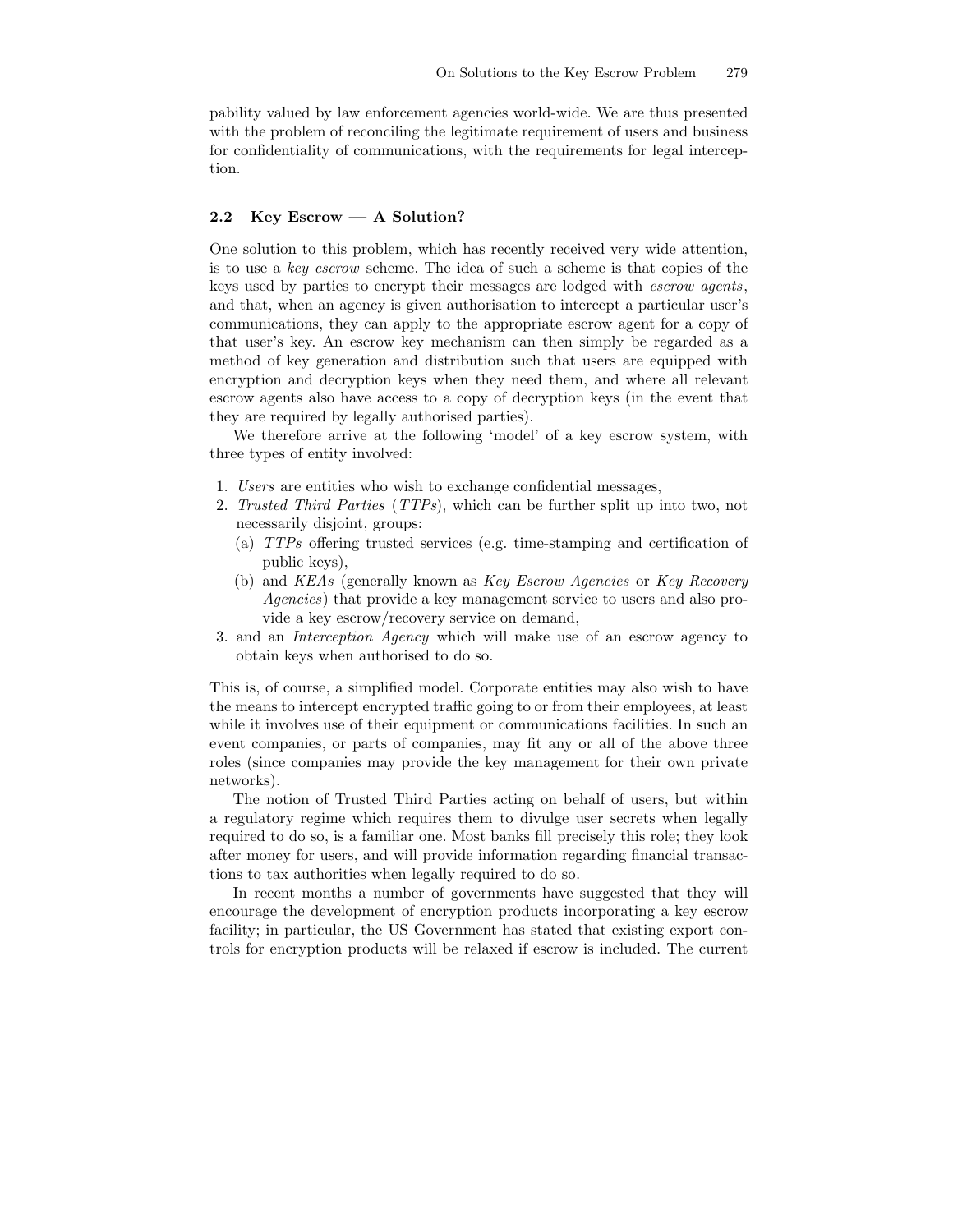approach appears to be to encourage voluntary adoption of such schemes, without forcing all users of cryptography to adopt them. Thus the existing user of home-built encryption software can carry on using it, even though it may not incorporate an escrow facility. However, if international use is required, then the legal controls on the export of encryption products will make use of such products much more difficult. This primarily voluntary approach would appear to reduce the threat perceived in some quarters regarding the loss of existing freedoms to use cryptographic techniques.

One question that immediately arises in the context of *voluntary* (rather than compulsory) use of escrow technology, is 'Why bother if all the criminals will not use escrowed technology'? There are a number of possible answers to this question, including, possibly, to admit that there is no point in bothering! However, to see why this might not be the case we need to examine in a little more detail how escrowed encryption might be offered and used.

The main likely area of application for key escrow services is in public data communications networks, such as the Internet and data transmission services using mobile telephony. We might expect to see end-to-end encryption, with built in key management (and key escrow) support, being offered by either the provider of the network, or by independent network service providers. Commercial organisations, who may already buy in certain network services, and who also wish to have a confidential communications facility, would then subscribe to one of these key management services for confidentiality support. These organisations would then enjoy the benefit of secure encryption technology being available on an international basis, whilst governments would be happy to allow free export of the necessary hardware and software, safe in the knowledge that interception using a key escrow service will be possible for their law enforcement agencies.

Indeed, if all public networks offered a practically unbreakable encryption service without any provision for key escrow, criminals would find such a service extremely useful, and it would remove a valuable weapon from the armoury of those agencies which we collectively appoint, authorise and pay to protect us against the actions of criminals. Faced with the possibility of freely available encryption to all, governments are much more likely to prohibit encryption altogether, and/or widen the use of other, possibly more intrusive, methods of monitoring traffic. Thus the real alternative is probably not whether we use some kind of key escrow or not, instead it is whether we have encryption with key escrow or no public encryption service at all!

We can now attempt to answer the question as to why criminals would use an escrowed network for their confidential messages, since they would surely be aware that law enforcement agencies could apply for a warrant to decrypt their encrypted messages. There are a number of reasons why we might expect this to happen.

**–** Firstly there is the issue of *convenience*. It is to be expected that, at some time in the not too distant future, all public communications networks will offer an encryption option with automatic key management support. Crim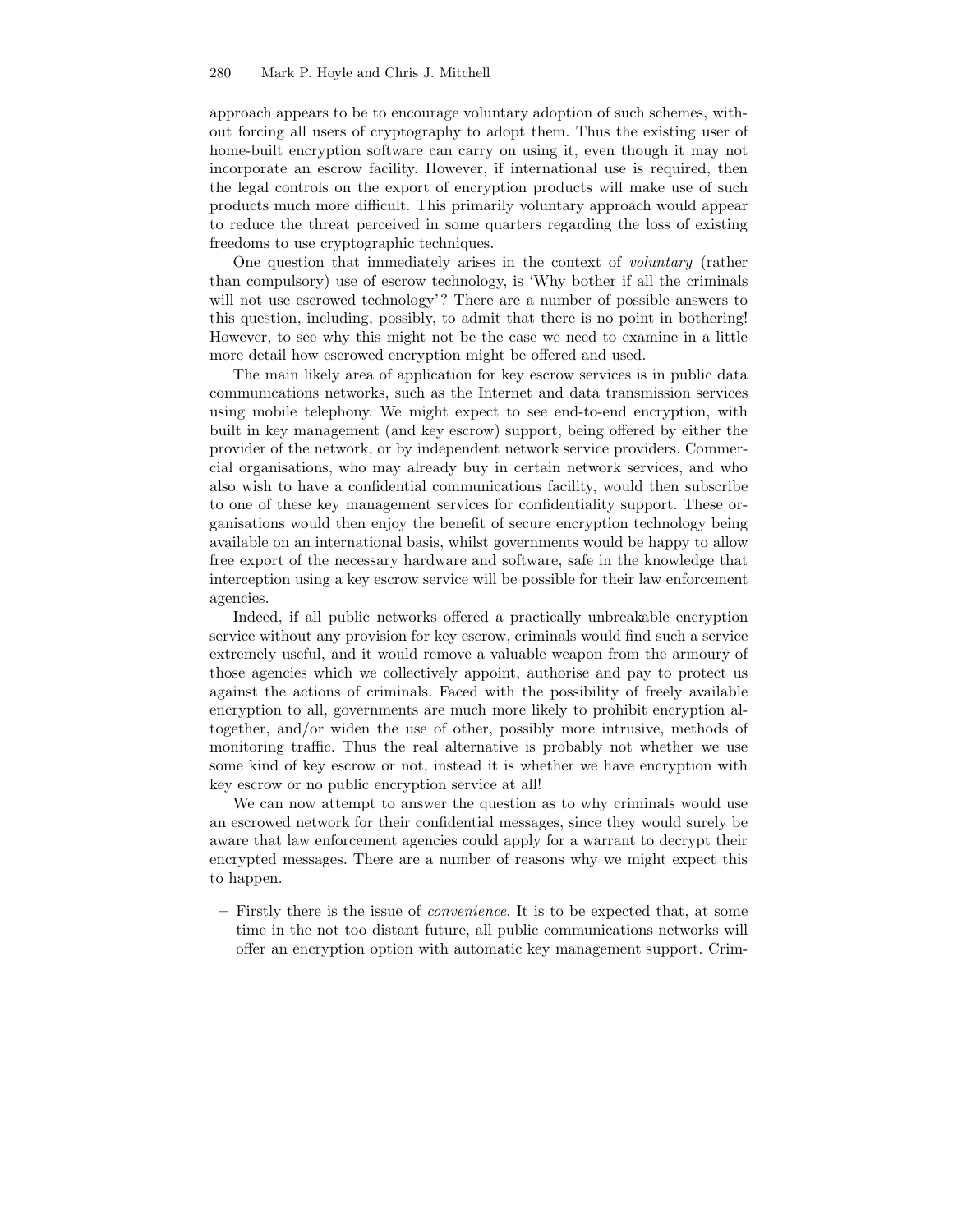inals are likely to use such an option, even if they know they may be intercepted, since they 'might as well' (it will cost them relatively little and will certainly not make life any easier for the police!).

**–** Secondly we have a point regarding *history*. Criminals have continued to use the public telephone and postal networks in full knowledge of the possibility of interception. It seems rather unlikely that they would avoid use of public networks with an escrowed encryption facility. Moreover, they may wish to communicate with non-criminals, and in such a case they would be obliged to use standard network facilities. Of course the sophisticated criminals will use their own 'unescrowed' encryption, but this should not, in itself, prevent society from limiting the public availability of completely untouchable encryption. Most criminals are not sophisticated!

Having considered two reasons why key escrow might continue to be a valuable resource to society, we should also consider why anyone would worry about the idea of key escrow, given that, in most countries, everyone is already subject to telephonic and postal interception. The usual answer of opponents is to suggest that this is one more step to a 'big brother' society. Whilst the prospect of constant electronic monitoring of all aspects of our lives is certainly not a welcome one, the introduction of key escrow does not necessarily do anything to bring this closer. Indeed, its introduction will not enable the state to do anything it could not do before, since the automatic collection of intercepted data is already an established technology, and all escrow will do is enable the continued use of such data for law enforcement purposes; indeed, it is possible to argue that it is non-escrowed encryption which threatens the status quo.

Traditionally most European societies have managed to cope with the necessary compromises between individual privacy and the need to give the state certain limited powers to protect its population against serious crime. Ultimately, the decision about where lines should be drawn is a political one, and outside the scope of this paper.

It is interesting to note that arguments about the rights and wrongs of key escrow often seem to mirror arguments about gun control. That is the arguments revolve around the conflict between individual rights to use a technology, and the protection of society, particularly its weaker members, against misuse of technology by criminal elements. One argument against gun control, which precisely mirrors one of the arguments against key escrow, is that criminals will bypass such legislation. Of course they will, but there are still benefits from preventing the open sale of weapons, particularly in reducing armed crime. Of course, limiting the availability of weapons is a major loss of rights for an individual, and each society makes its own decision about the weight of the conflicting arguments.

Finally note that there are other uses for key escrow technology, e.g. for companies to recover their data which may have been encrypted by an ex-employee who took the keys with them, which even some of the most vocal opponents of key escrow recognise as being potentially valid. This application is often referred to as *key recovery*, although the difference between key recovery and key escrow is not always clear; indeed it would appear that in some circles the term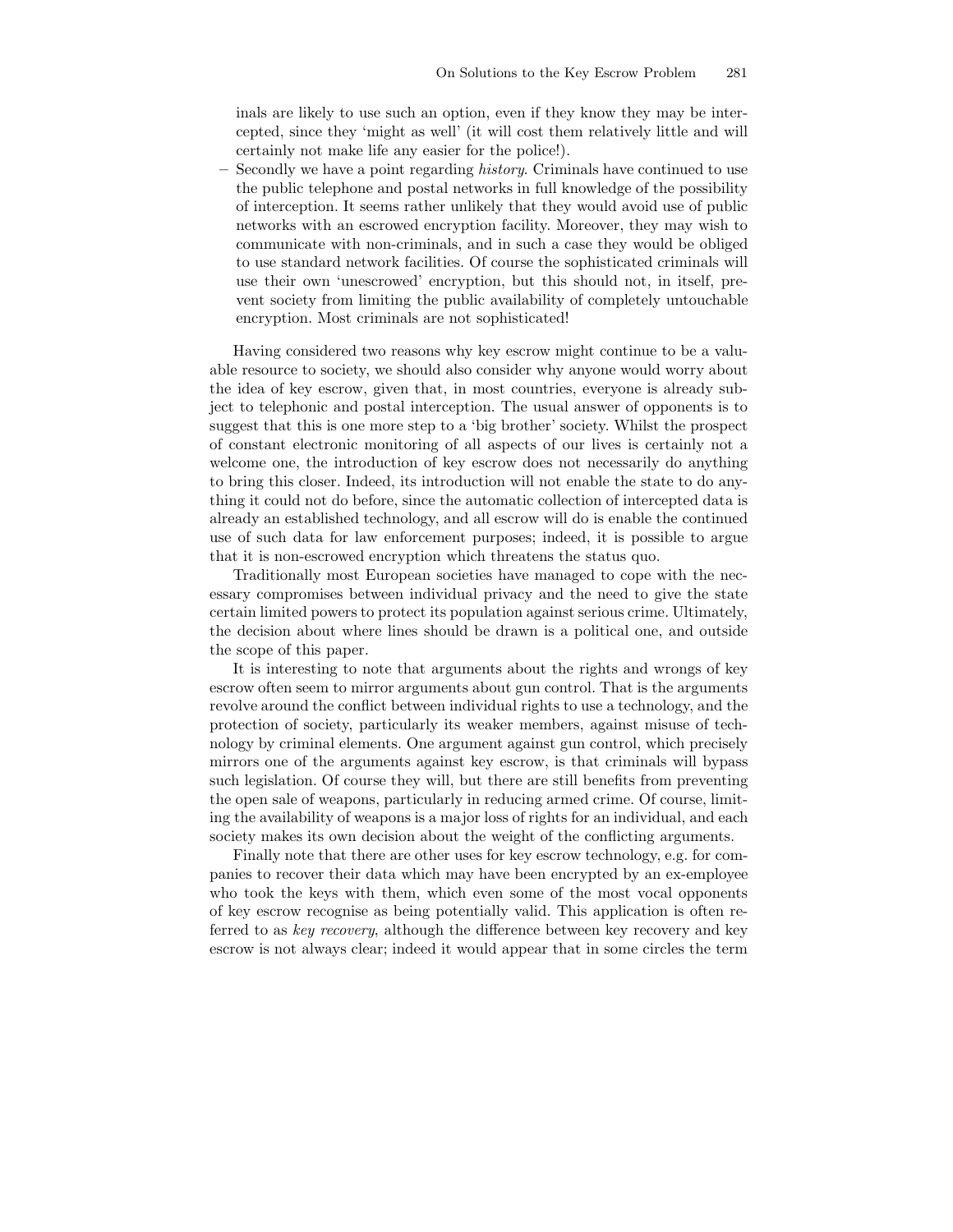key recovery is used instead of key escrow. Certainly the idea that work on this technology is inherently a bad idea, in the same way that one might argue that work on nuclear weapons is immoral, now seems to be rather out of fashion.

## **2.3 The International Key Escrow Problem**

As we see below, while it would appear to be relatively straightforward to design escrow systems which operate in a single domain (e.g. a large country), with a single legal framework, international use presents a number of problems. Some of the most significant problems are as follows.

- **–** There will typically be more then one intercepting body, normally at least one per domain.
- **–** A legal warrant issued in one domain will typically have no validity in another domain. Hence at least one escrow agent will need to exist in every domain, so that every intercepting agency has an escrow agent to whom they can pass a warrant.
- **–** Different domains will typically have different legal rules about to whom and in what circumstances a warrant can be issued for legal access to encrypted communications.
- **–** There may be a lack of trust between domains, making arrangements applying to cross-border encrypted communications difficult to define and operate.

In Section [5](#page-18-0) we consider how solutions to the international problem may be devised.

## **2.4 Some Historical Background**

For many years most western governments have sought to control cryptographic technology. There are two major reasons for these controls, which have mainly applied to ciphers rather than other types of cryptographic technique. Note that this concentration on ciphers is both for historical reasons (cryptography was the same as the study of ciphers until relatively recently), and because of the fact that confidentiality is the most politically sensitive of the services which cryptographic techniques can provide.

**–** The first reason relates to national security; in particular governments typically wish to intercept other countries' communications. By limiting the export of equipment incorporating cryptographic facilities to 'friendly' countries, the objective is to ensure that unfriendly countries use inferior ciphers, or perhaps none at all. This can then lead to a decisive military advantage. The importance of cryptography and cryptanalysis in war is well documented, particularly in the case of the second world war. Indeed, the needs of cryptanalysts during the second world war played a major role in the development of modern electronic computers, as testified by the development of the ground-breaking Colossus machine at Bletchley Park. There has also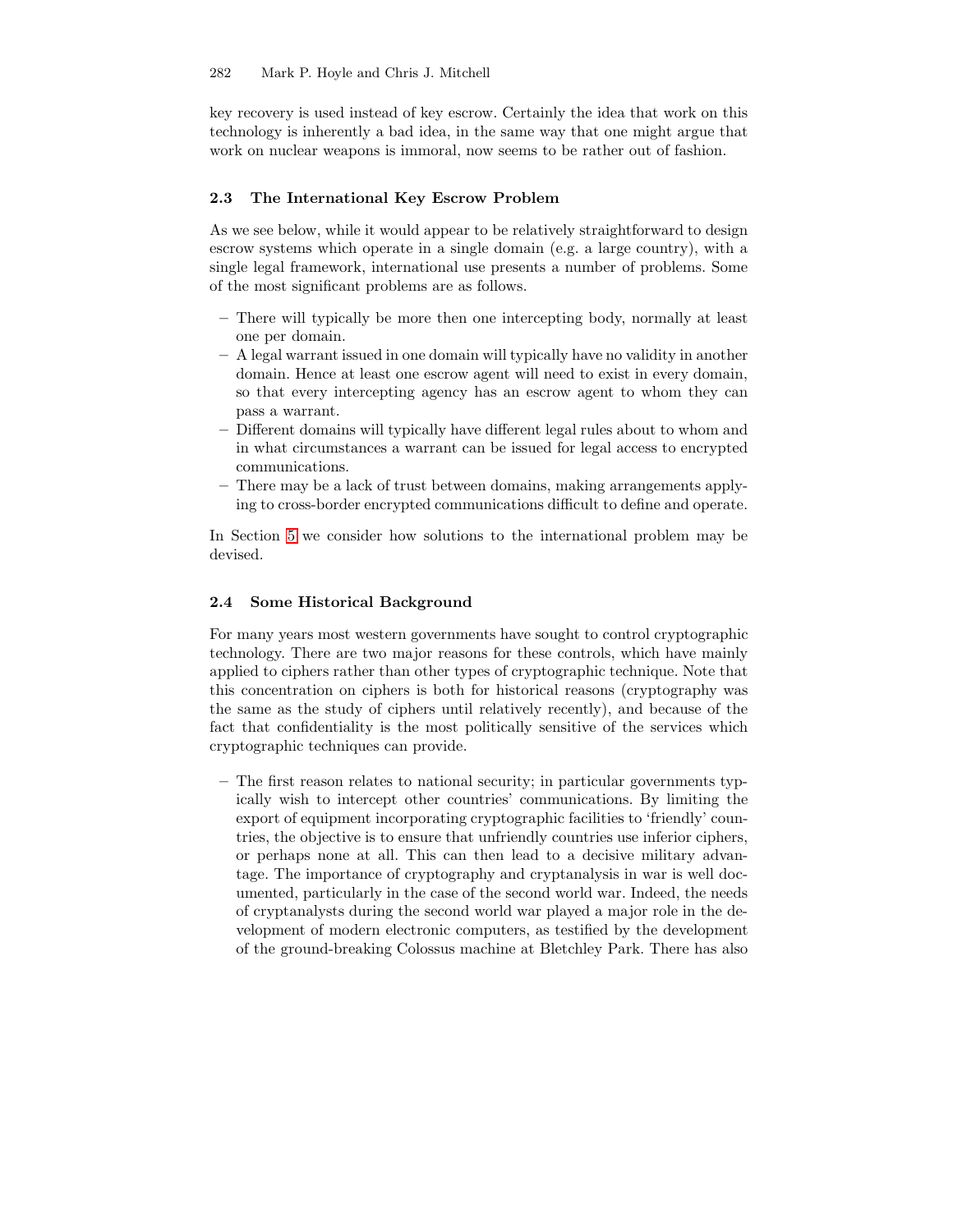been a general desire to discourage public research in cryptography; although much research in cryptography has been conducted by academics and others since the 1970s, previously very little appeared in the public domain. Most developed countries maintain significant government-controlled interception, cryptographic and cryptanalytic capabilities, e.g. at GCHQ in the UK and at NSA in the US, whose research is most certainly not in the public domain, although publication by members of these organisations is not unknown.

In recent years there have been many efforts by those inside and outside the cryptographic community to attempt to discredit the export controls that exist. It is certainly true that these controls have been incapable of stemming the flow of encryption software across the Internet, although laws are probably being broken every time these pieces of software cross international boundaries. However, computer experts who use such software are typically not the target of these controls, and the export of encryption hardware, which is often of key importance for military and paramilitary use, remains strictly controlled.

**–** The second reason for control stems from the need of government agencies to intercept internal communications to combat crime. For example, police routinely 'tap' the telephones of suspected serious criminals, when provided with appropriate warrants. Although it would seem unlikely that a criminal would use a public communications network to discuss criminal activity, particularly when the ability of the police to tap telephone traffic is well known, apparently they do, and the ability to tap telephone traffic is seemingly highly valued by law enforcement agencies.

In order to limit the flow of cryptographic technology around the world, all implementations of cryptographic algorithms (hardware and software) have been subject to COCOM-based export regulations (these regulations have recently been replaced by the Wassenaar arrangement, although the effect of these controls appears to remain much the same). Since World War II these regulations have been very effective in limiting access by certain states to sophisticated cryptographic equipment. Whilst documentary evidence is very difficult to obtain, for obvious reasons, there is strong anecdotal evidence that this policy has been enormously helpful to western countries in a variety of conflicts that have arisen since 1945.

In parallel with this control of export of cryptographic technology, some countries, e.g. France, have regulated the internal use of cryptography. The main objective of these controls has been to limit the use of ciphers, although the French law covers all cryptographic techniques. This has met the needs of law enforcement agencies who wish to retain the right to intercept traffic. Other countries, e.g. the UK and US, have not regulated the internal use of cryptography, possibly because cryptographic technology has not been widely available for use, and hence controls have been unnecessary. However, with the growth in personal computers and other cheap consumer electronics capable of performing sophisticated cryptographic calculations, one might anticipate pressure in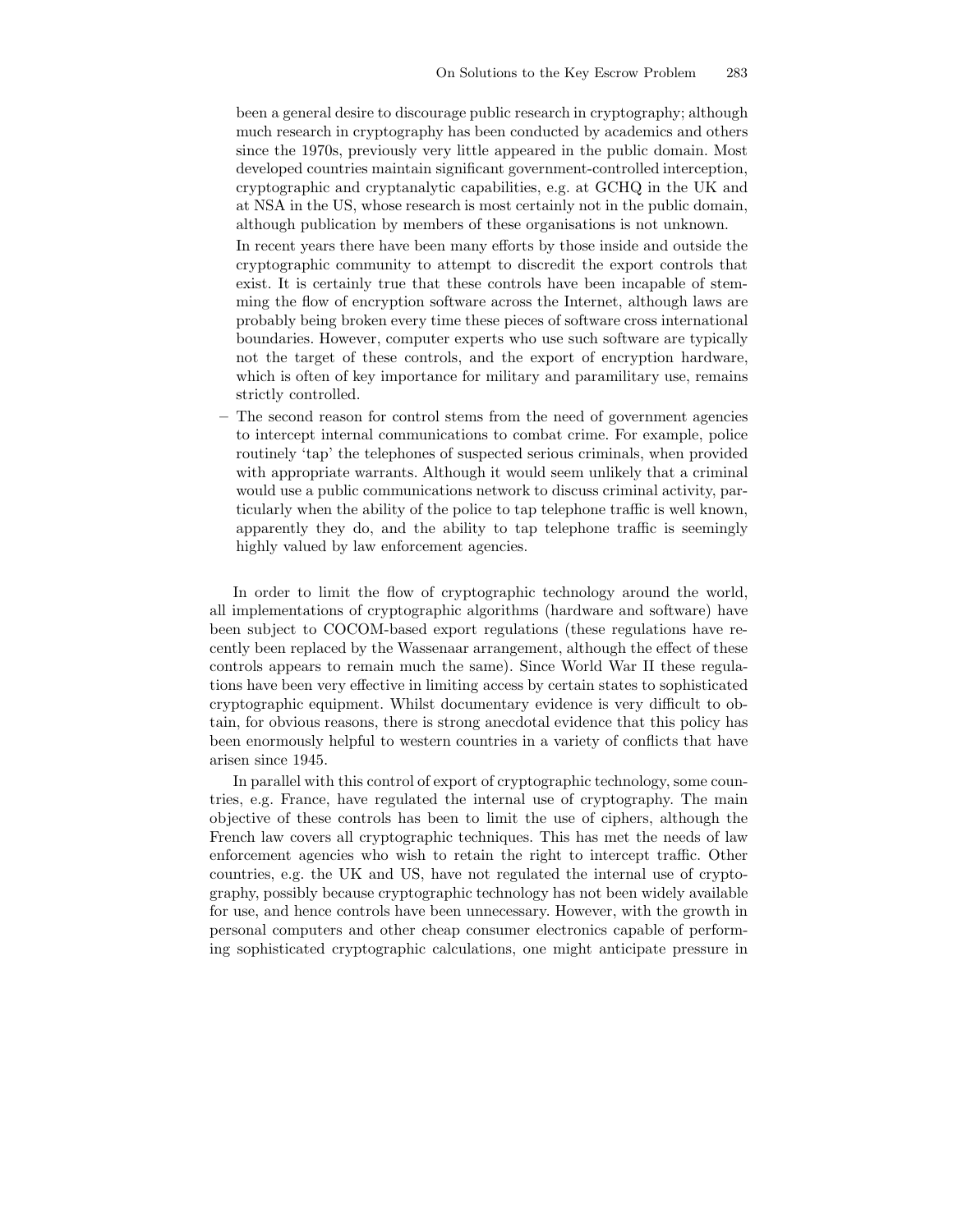some countries for the introduction of new legislative controls over the use of cryptography, and in particular of ciphers.

In opposition to this is the growing legitimate need for end-to-end privacy over public networks. If the Internet and other public networks, such as mobile telecommunications networks, are to be used for commerce, then in many cases privacy for confidential user information is required. This in turn creates a growing requirement for public use of encipherment technology. This tension leads naturally to the topic of key escrow.

### **2.5 The Development of Key Escrow**

As far as the public domain is concerned, the history of key escrow started as recently as 1993, with the proposal by the U.S. government of the *Escrowed Encryption Standard* [\[19\]](#page-29-1), EES, also known as the *CLIPPER* scheme. This scheme, which we now briefly outline, only attempted to solve the problem for the US, and did not address the needs of users wishing to have communications confidentiality for traffic entering or leaving the US.

At the heart of the CLIPPER scheme was an encryption algorithm (the SKIPJACK algorithm) devised by the NSA, and which was intended to remain secret, although certain interface details were made public. Details would obviously need to be released to selected integrated circuit manufacturers, but these manufacturers would be required to commit themselves to maintaining the secrecy of the algorithm. A range of products would then be developed incorporating the CLIPPER algorithm, for use by anyone in the US needing confidentiality for communicated data.

To enable key escrow, all implementations of the algorithm were to incorporate 'key checking' for all entered keys, i.e. checking that the key contains redundancy according to a particular (secret) cryptographic formula. How this was implemented is not clear, but it could have been arranged by adding a cryptographic check value to each key, computed using a secret key known only to the devisers of the scheme.

Whilst such a scheme is a reasonable candidate for use within a single domain or country, it is less suitable for international use since it depends completely on the secrecy of a single algorithm. Once the algorithm is known to more than one entity, control of keys is lost, and the scheme becomes unworkable. On the other hand, leaving the control of all keys within a single country could never be widely acceptable.

In the remainder of this paper we therefore focus on other types of solution to the key escrow problem.

### <span id="page-7-0"></span>**2.6 Key Escrow and the Public Key Infrastructure**

Before proceeding it is worth spending a few moments distinguishing between the Public Key Infrastructure (PKI) and TTPs providing Key Escrow services. Since they are both TTP-based and provide security services, it is easy to confuse the two; however the goals are typically very different.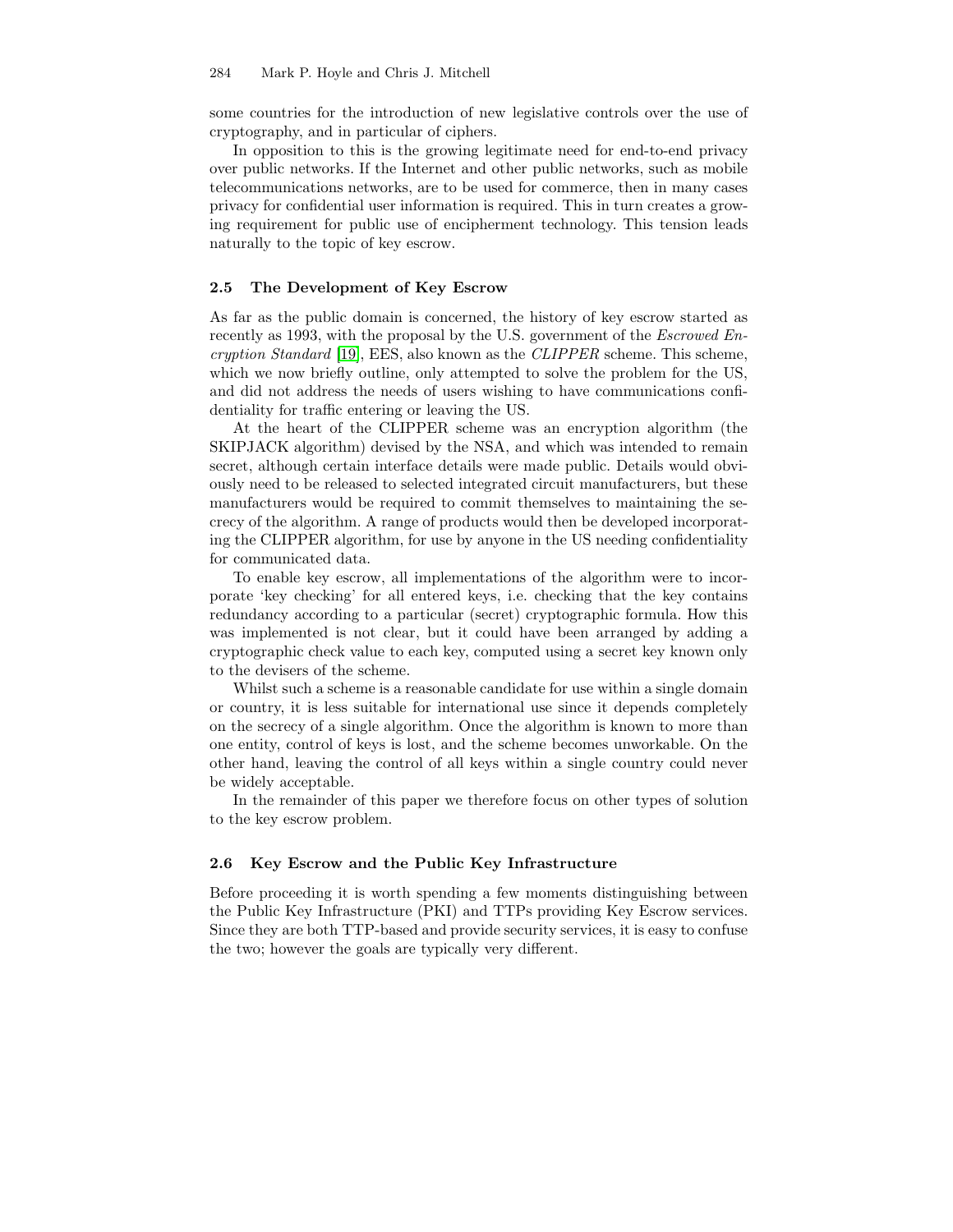The purpose of the PKI is to provide a means of distributing public signature verification keys on a wide, possibly global, scale. It is based on the idea of a network of Certification Authorities (CAs), signing public key certificates for individual users. These certificates consist of a copy of the public verification key for that user, concatenated with the user's name, an expiry date, and certain other information, all signed using the CA's private signature key.

Anyone wishing to obtain the public verification key for another user, first obtains the public key certificate for that user, and then verifies the certificate using the public key of the appropriate CA. This yields a verified copy of the user's public verification key, which can be used to check digital signatures on messages originating from that user. The certificates are typically, although not necessarily, distributed by means of *directories*, which need not be trustworthy.

Thus the Public Key Infrastructure's primary role is to support the widespread use of digital signatures. As such, it has been supported by governments and business world-wide, since there is much to gain and very little to lose from implementing global, secure, digital signatures. It will make certain types of fraud much more difficult, yet it will do nothing to interfere with the ability of government agencies to intercept communications. In fact, this notion fits well with the US government backed signature algorithm DSA, which has the great advantage that, unlike RSA, it cannot be used for encryption.

Of course, in principle there is nothing to stop CAs signing certificates containing public encryption keys instead of public verification keys, although this is not the typical case. Such an idea is also likely to meet with government resistance because typically it will not allow key escrow.

Key escrow, unlike the PKI, supports the widespread use of encryption, and simultaneously allows warranted interception to take place. There are many ways of providing key escrow, as we describe in the remainder of this paper, but typically it involves a TTP handing over a user's encryption key to an interception agency when warranted to do so.

It is important to stress that key escrow relates to encryption keys and not signature keys. Some opponents of key escrow have, accidentally or deliberately, muddied the waters somewhat by suggesting that governments wish to escrow signature keys. Not only is this not justified by the evidence, but the fact is that the US and other governments have actively promoted the development of the PKI, which is quite orthogonal to the notion of key escrow. The development of the DSA standard can be seen as a very deliberate effort by the US to promote a secure signature technique which avoids export restrictions by being a signatureonly algorithm, and can therefore be used world-wide; this is hardly the act of a body wishing to restrict the use of signatures.

In fact governments and their law enforcement agencies have every reason not to escrow signature keys. The worst possible scenario would be for criminals to repudiate signatures on the basis that the government has access to their private signature key, and therefore a government agency must have forged their signature!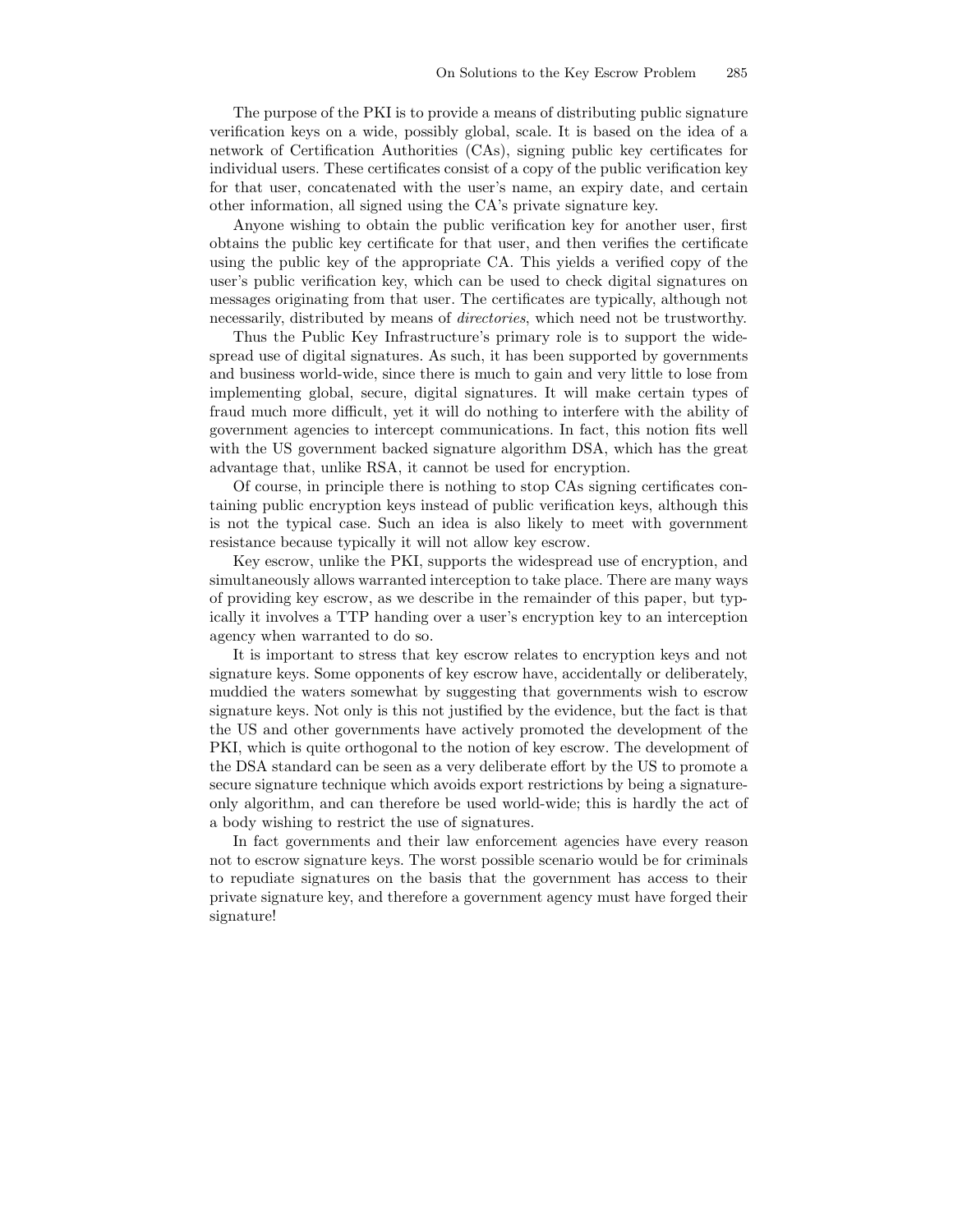## **3 What Do We Want from a Key Escrow System?**

There are two main objectives/requirements for a typical key escrow system.

- **–** *Warranted interception*, i.e. the ability of an interception authority (typically a government agency) to obtain the means to decipher intercepted enciphered messages and/or stored enciphered data, typically for law enforcement and/or protection of national security. This is the main objective behind the CLIPPER proposal. Escrow schemes can be used elsewhere by having other parties play the role of the 'authority', e.g. companies, organisations, private persons.
- **–** *Data recovery*, i.e. the ability to recover plaintexts from ciphertexts in case of lost, damaged, or sabotaged keys.

## <span id="page-9-0"></span>**3.1 Requirements for Key Escrow**

There have been many papers and groups suggesting various requirements and constraints for key escrow systems. It is impossible to formulate a single universally acceptable list, because the exact practical requirements will always be dependent upon the application of the system. In this paper we will confine ourself to giving just one list. This is a draft list of requirements produced by the UK Department of Trade and Industry (DTI), which, although not official UK policy, indicates the direction of DTI thinking on the role of TTPs in supporting key escrow services.

- **1** The framework should provide benefits to the legitimate user.
- **2** It should provide for both national and international working.
- **3** It should be public and unclassified.
- **4** It should use well known techniques.
- **5** It should support all forms of electronic communication.
- **6** It should be compatible with the different laws and regulations of participating countries concerning interception, use, sale and export.
- **7** It should not impede the due process of law and order. In particular, it should allow near-real-time access when a warrant is held.
- **8** It should provide access under warrant (or other legally-constituted form of authority) to both incoming and outgoing communications.
- **9** It should enable the sender to limit the length of time for which any key is used.
- **10** It should provide for the use of a variety of cryptographic algorithms whether in hardware or in software.
- **11** It should not enable those with a warrant to fabricate false evidence.
- **12** It should ensure that attempted abuse by the sender can be noticed by the receiver.
- **13** It should not require a user to deal with a Trusted Third Party in another country.
- **14** It should not require either regular or on-line communication between Trusted Third Parties.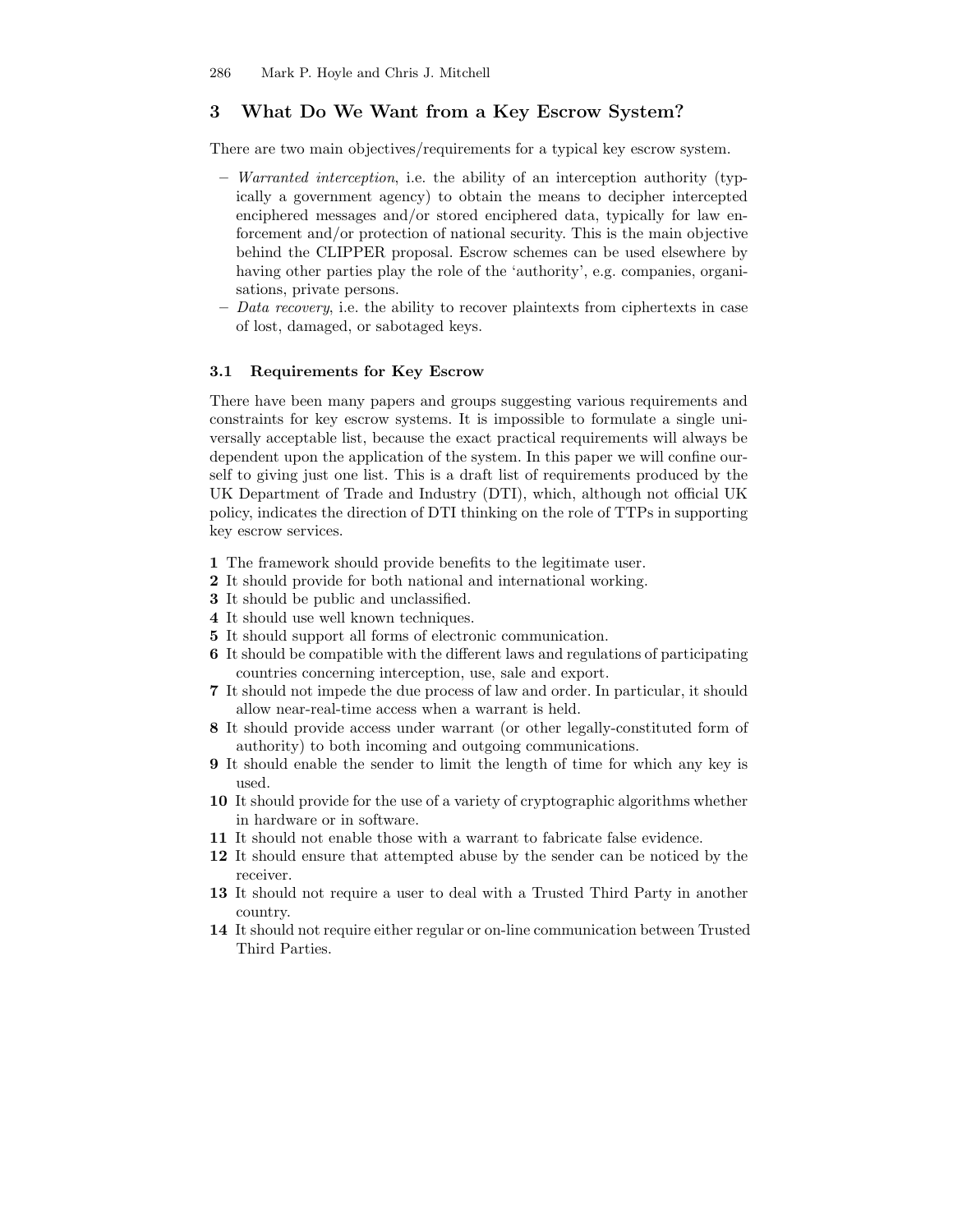This list is clearly intended to apply to international solutions (see requirements 2 and 13). The technical solutions we describe later in this paper are intended to fit, as much as possible, to this list, which we refer to as the 'DTI requirements' (although this is not meant to imply that they are official DTI policy).

Before proceeding note that, since we are concerned only with escrowing encryption keys, requirement 11 is not an issue here. Indeed, it is further evidence to contradict any suggestion that there is a requirement to escrow signature keys.

#### **3.2 Types of Warrant**

In the rapidly growing literature relating to key escrow, there has been a considerable amount of discussion regarding what the reasonable scope of an interception warrant might be; note in particular [\[17](#page-29-2)[,18\]](#page-29-3). Such an interception warrant would typically be issued by a judicial authority to an interception agency, and will describe what access to users' communications should be provided to this Interception Agency by a Key Escrow Agency. Of course, the exact nature of the key escrow system will determine what types of access can be readily provided, and hence understanding what types of warrant will be issued gives a very important measure of the usefulness of a key escrow scheme.

The most typical warrant would appear to be one which relates to a single communicating entity. Some authors suggest that it may be useful to be able to support separate warrants for all outgoing communications from this entity, and for all incoming communications to the entity. Others suggest that 'timebounding' warrants is a very important requirement, i.e. so that the interception agency is only given access to an entity's communications for a specified period of time (e.g. if they are given a key to decrypt enciphered communications, then it should stop working when the warrant expires, and it should also not work with messages sent prior to the start date in the warrant).

The DTI requirements list in Section [3.1](#page-9-0) only explicitly specifies that warranted access to all incoming and outgoing communications should be possible (see requirement 8), without separating the two. It does also refer to the need for a sender to be able to limit the time period for which any particular key is used, which implies a type of time-bounding (see requirement 9). We therefore restrict our attention mainly to the case where warrants cover communications both incoming to and outgoing from an entity, and where time-bounding may be a requirement. The requirement for separate send and receive warrants seems unlikely to be of much practical significance.

Note that it is an implicit assumption of most key escrow schemes that interception warrants only normally apply to communications either originating or terminating in the country (or domain) where the warrant is issued. Although other possibilities have been considered in the literature, see, for example, [\[5](#page-28-0)[,6\]](#page-28-1), we restrict our attention to this case. Even in this case, there are two possibilities for the entity covered by a warrant: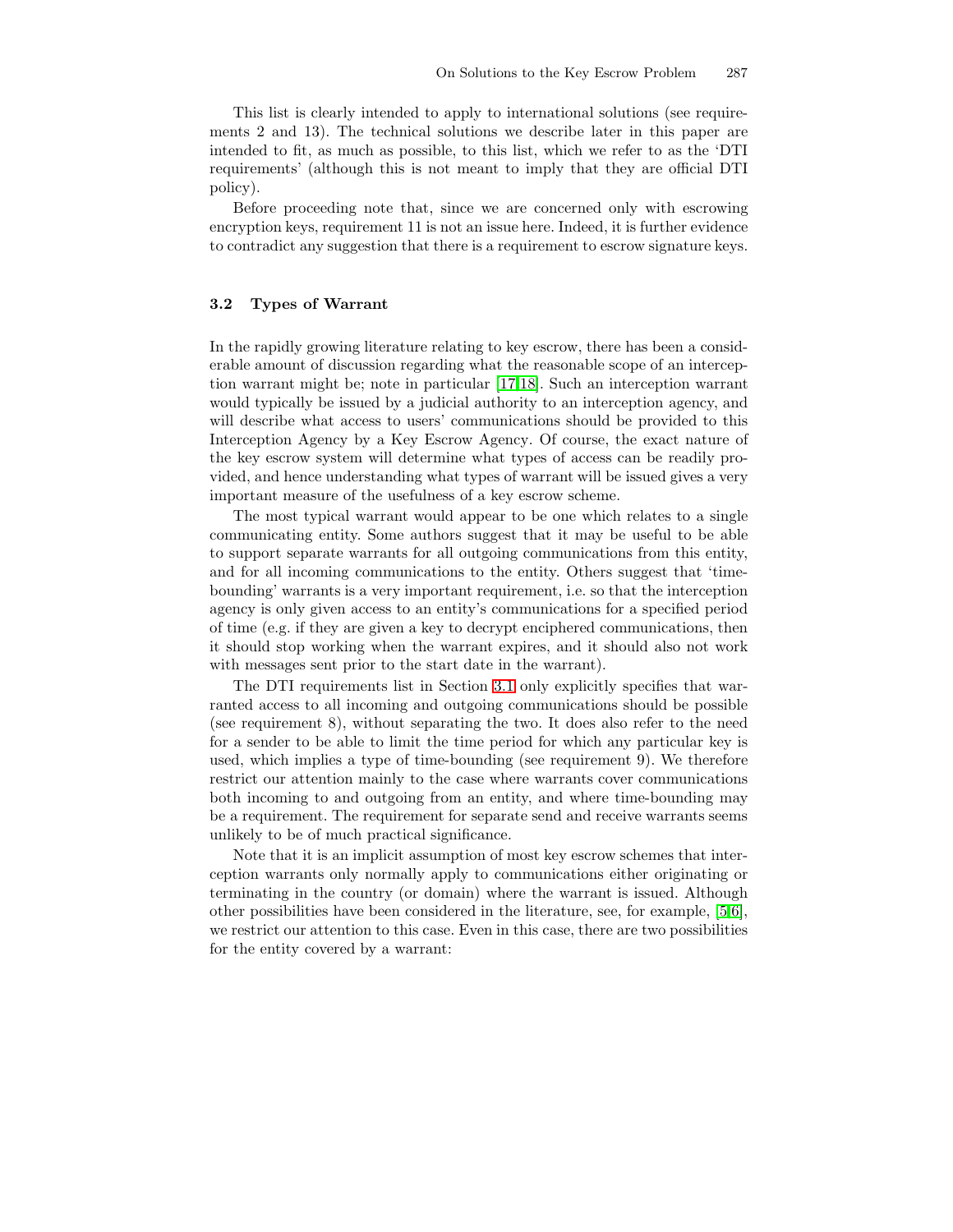- **–** the entity concerned is sending or receiving communications from within the domain of the interception agency, in which case all that entity's communications are covered by the warrant, or
- **–** the entity concerned is sending or receiving communications from a different domain to that of the interception agency, in which case only those communications which originate or terminate within the interception agency's domain are covered by the warrant.

Of course, these two possibilities are not mutually exclusive, given that users may migrate from one domain to another during the lifetime of a warrant; however, to simplify the discussion, we treat the two cases separately here. Finally observe that the first case can be considered as the 'most typical'.

## **3.3 Types of Solution**

Almost all of the proposed solutions to the key escrow problem adhere to a model similar to that described in Section [2.2,](#page-2-0) i.e. where TTPs act on behalf of both users and interception agencies. Again it is generally the case that these TTPs provide key management and/or key generation services for users, whilst at the same time providing keys to interception agencies (to enable decryption of intercepted messages). There are then two main ways in which such a key management scheme can work:

- **–** the encryption algorithm is fixed and secret (typically implemented in some kind of secure hardware), and only works with keys of a certain secret form (e.g. the Clipper scheme), or
- **–** the encryption algorithm is not fixed, and the key management system simply arranges for the distribution of keys which may be used in a variety of algorithms.

The advantage of the first type of scheme is that it prevents abuse, in that users have no alternative but to use officially issued keys, i.e. keys which are known by the Escrow Agency. The main disadvantage is that it prevents use by a multiplicity of TTPs in different domains (since each TTP needs to know how to generate keys), and hence is not suitable for international use.

The main problem with the second type of scheme is that it opens up the possibility of abuse, i.e. of users making use of part or all of the key management scheme in order to establish a shared secret key for encipherment, but to 'distort' the scheme in such a way that the escrow agent does not have the correct key to decipher the encrypted communications. This is a possible problem we discuss further in Section [5.3](#page-25-0) below.

Given that we are interested in solutions which can work in an international environment, we do not consider further escrow schemes of the first type (i.e. which are based around a specific secret algorithm), and we restrict our attention to solutions of the second type from this point on.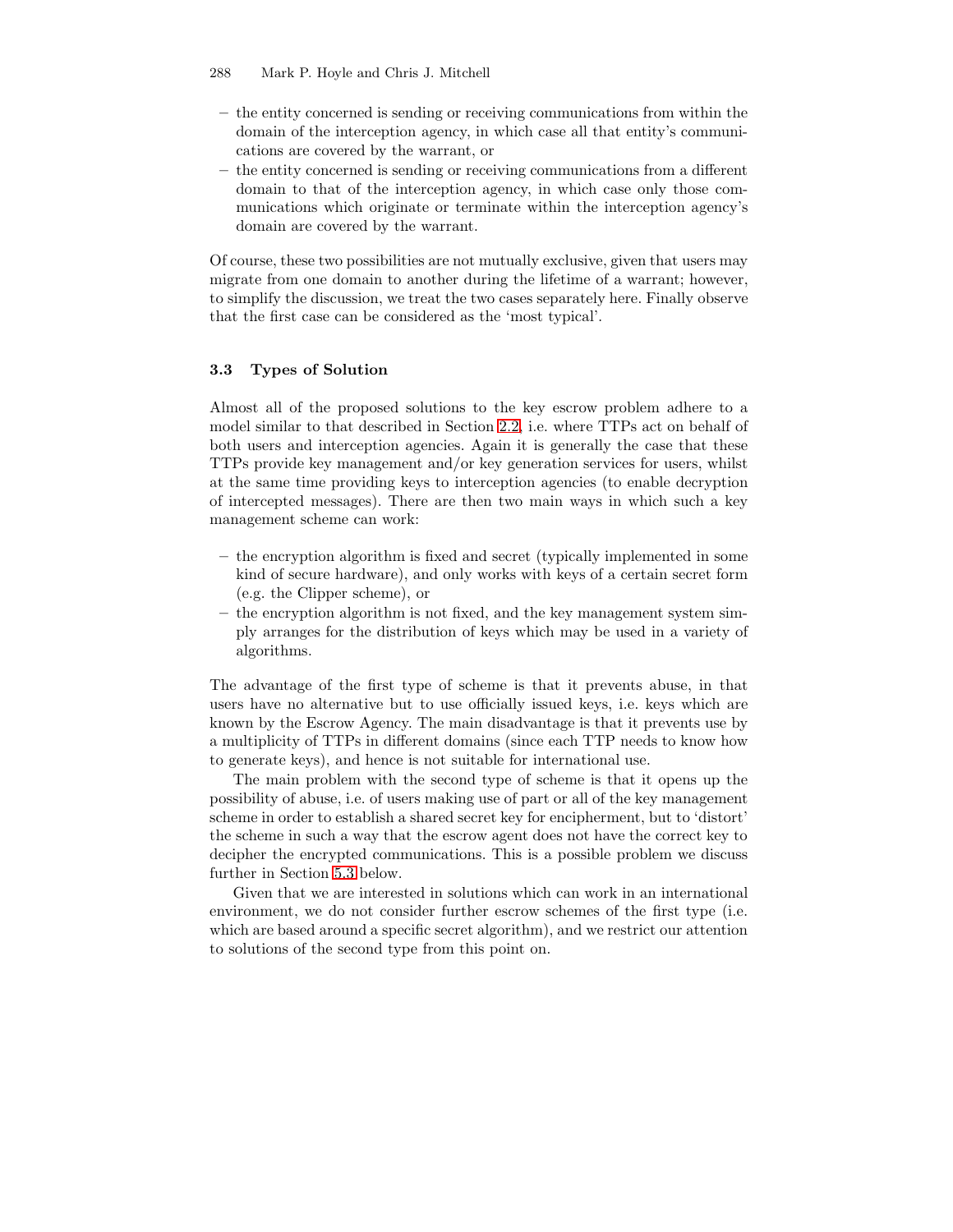## **4 Possible Solutions Using Existing Key Distribution Methods**

In this section we examine solutions to the key escrow/recovery problem based on existing techniques for key management. We look at solutions in the light of international use and identify some problems involved with the use of these methods.

### <span id="page-12-0"></span>**4.1 Symmetric Cryptography**

Probably the most common solution to the problem of key distribution using symmetric cryptography is for the network(s) to provide a special type of TTP known as a *Key Distribution Centre* (KDC), i.e. a trusted network resource that shares a key with each subscriber and uses these in a bootstrap process to provide additional keys to the subscribers as needed. When one subscriber wants to communicate securely with another, he/she first contacts the KDC to obtain a session-key for use in that particular conversation. The KDC then generates a session key and provides the means for both users to obtain a copy of this in a way which preserves its confidentiality.

Key distribution protocols vary widely depending on the cost of messages, the availability of multiple simultaneous communications, whether the subscribers have synchronised clocks, and whether the KDC has authority not only to facilitate, but also to allow or prohibit, communications. In the discussions below we sketch two key distribution protocols; these are not complete specifications in that we ignore the provision of entity authentication, an important aspect of key distribution. However, depending on what methods are used for timeliness, e.g. time-stamps or unpredictable nonces (i.e. 'challenges' used only once), data items can be added to the messages specified (and, if necessary, preliminary messages added), to make the protocol provide mutual entity authentication. For details of how this can be achieved see, for example, ISO/IEC 9798–2 and 11770–2, [\[12](#page-28-2)[,13\]](#page-29-4)).

The protocols described are intended to be 'typical' examples of key distribution protocols based on symmetric cryptographic techniques. However, as we explain in the accompanying discussions, minor adaptations have been made in order that they can also support key escrow.

The idea of modifying conventional symmetric cryptography based key distribution protocols to support key escrow services is certainly not a new one. In Denning's on-line catalogue of key escrow systems, [\[7\]](#page-28-3), which is a companion document to Denning and Branstad's taxonomy, [\[8\]](#page-28-4), a number of mechanisms of this type are listed, including 'Diffie Time-Bounded Clipper' (1994), 'Leiberich Time-Bounded Clipper' (1994), and 'PC Security Stoplock' (1995).

**Single Domain with Single TTP** The following example applies to the case where a single domain with a single  $TTP$  is involved. We suppose  $A$  wishes to send  $B$  a confidential message, where both  $A$  and  $B$  share a secret key (denoted  $K_A$  and  $K_B$  respectively) with a KDC.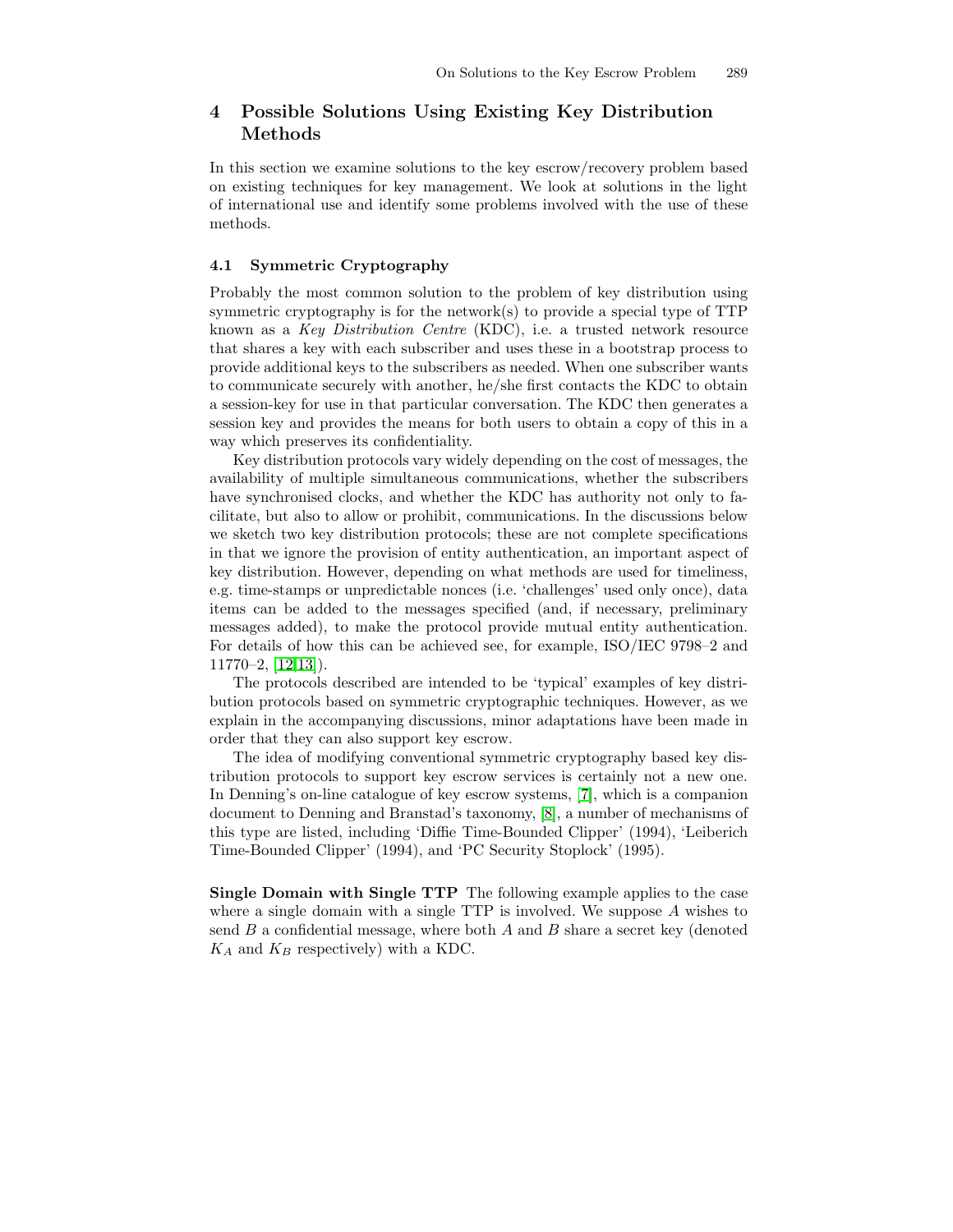1. A calls the KDC and requests a key for communicating with B.

$$
A \longrightarrow KDC: \quad A, B
$$

2. The KDC responds by sending A a pair of tokens. Each token contains a copy of the required session key  $K_S$ , one encrypted so that only A can read it, and the other so that only B can read it.

$$
KDC \longrightarrow A: \quad \{K_S, A, B\}_{K_A}, \{K_S, A, B\}_{K_B}
$$

where  $\{X\}_K$  denotes the symmetric encryption of data X using key K. A can immediately decrypt the first token and obtain the session key  $K_S$ , to be used between A and B.

3. When A wishes to send a secret message  $M$  to  $B$ ,  $A$  encrypts it under the session key, and sends it with both tokens to B.

$$
A \longrightarrow B: \{M\}_{K_S}, \{K_S, A, B\}_{K_A}, \{K_S, A, B\}_{K_B}.
$$

B uses the second token to recover  $K_S$ , the session key needed to decrypt M.

4. Both tokens should also be sent with all subsequent messages (from A to B) which are encrypted using the same session key  $K_S$ .

First note that the above protocol differs from a 'typical' mechanism of this type (see, for example, [\[13\]](#page-29-4)) in two respects. First it would normally only be necessary to send the second of the two tokens with the encrypted message in step 3. Second, in subsequent uses of the same session key, it would normally not be necessary to send any tokens. These two (minor) differences are present to allow for key escrow. Of course, even without the transfer of both tokens the interception agency could decrypt the messages with the assistance of the appropriate KDC (as long as the KDC retains a copy of the session key), although we wish to consider schemes here that involve the minimum interaction between Interception Agencies and KEAs (as in DTI requirement 7).

Now suppose that the KDC is also licensed to act as a Key Escrow Agency. To be able to decrypt the communications between  $A$  and  $B$ , the Interception Agency will first need to obtain a warrant giving it permission to read either all A's communications or all B's communications. Once the Interception Agency has obtained this warrant, it presents it to the KDC, who hands over either  $K_A$ or  $K_B$ , depending on who the warrant covers. Armed with this key, and given any intercepted message, the appropriate token accompanying the message can be used to obtain the session key and decrypt the message.

The scheme, as described, does not permit time-bounding of warrants. However, this is not difficult to add to the scheme. One way of achieving this is as follows. Instead of using  $K_A$  to encrypt the token for A, the KDC uses a 'daily' key  $S_A$ , which is computed as a (public function) of the date and the key  $K_A$ , e.g. using a one-way hash-function; session keys are also changed at least once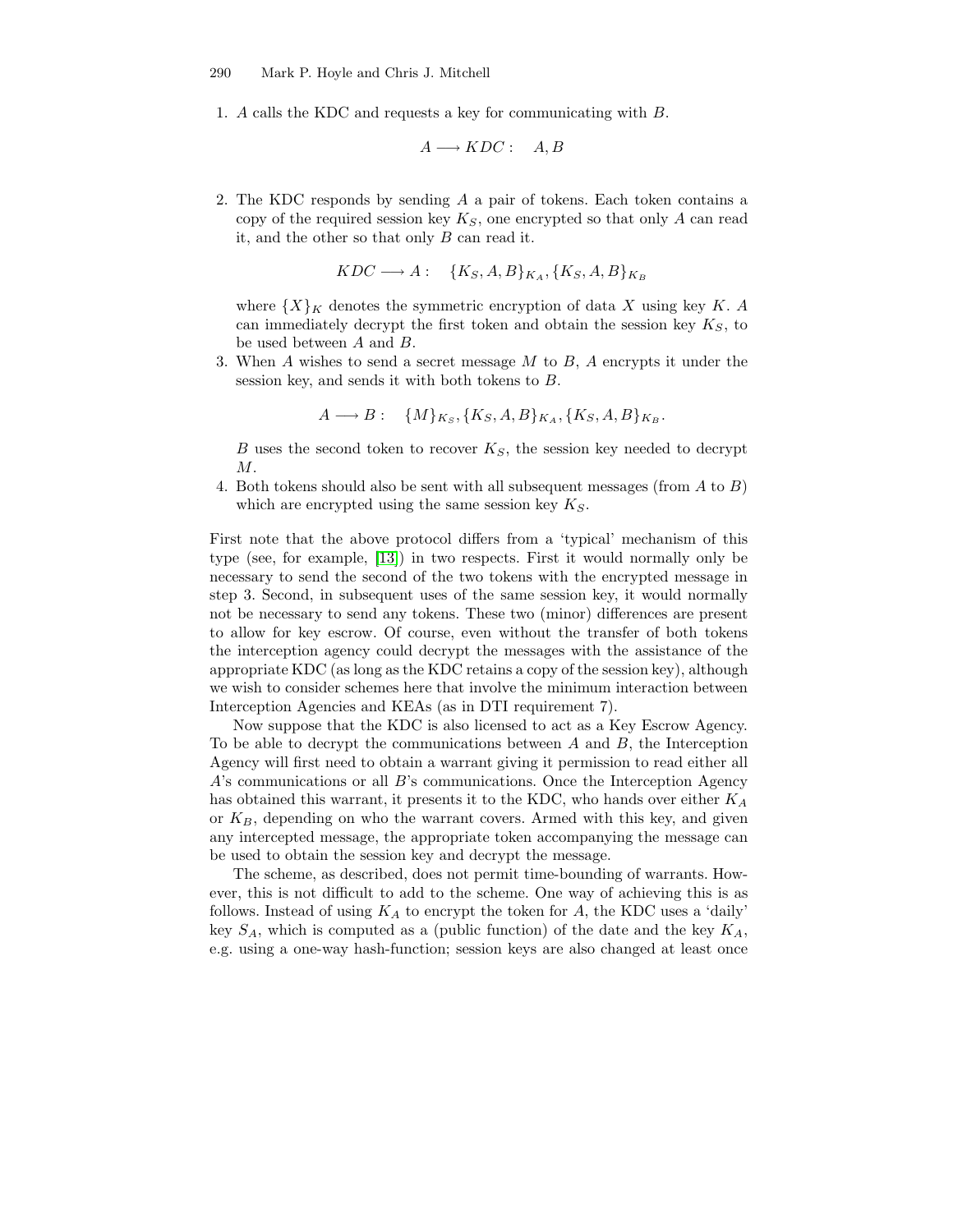per day. Given a time-bounded warrant valid for a set period of days, the appropriate set of 'daily' keys could then be computed in advance and passed to an Interception Agency, but these keys would not be of any use in decrypting messages sent at other times.

**Multiple Domains** The previous scheme is unsuitable for use in more than one domain, since it uses a single TTP, but can be extended for use with multiple TTPs in multiple domains, and might even be suitable for international use. It operates as follows, where we suppose that A and B have separate TTPs,  $T_A$ and  $T_B$ , with whom they share secret keys,  $K_A$  and  $K_B$ , respectively. We also suppose that the two TTPs share a secret key  $K_{T_A T_B}$ .

As previously, we suppose  $A$  wishes to send  $B$  a confidential message.

1. A sends  $T_A$  a request for a key for communicating with  $B$  (and an indication of who  $B$ 's TTP is):

$$
A \longrightarrow T_A: \quad A, B, T_B
$$

2. <sup>T</sup>A responds by sending <sup>A</sup> a pair of tokens. Each contains a copy of the required session key, one encrypted so that only A can read it and the other so that only B can read it. The encryptions are performed using newly generated keys  $K_A^*$  and  $K_B^*$ .  $T_A$  also sends  $K_A^*$  to  $A$ , encrypted under  $K_A$ .

$$
T_A \longrightarrow A: \{K_A^*\}_{K_A}, \{K_S, A, B\}_{K_A^*}, \{K_S, A, B\}_{K_B^*}
$$

where  $K_A^* = f(K_{T_A T_B}, \text{ID}_A), K_B^* = f(K_{T_A T_B}, \text{ID}_B), \text{ID}_A$  and  $\text{ID}_B$  are values<br>(identifiers) uniqually identifying A and B and f is a one-way function agreed (identifiers) uniquely identifying  $A$  and  $B$ , and  $f$  is a one-way function agreed between  $T_A$  and  $T_B$  (f could be public and globally used). A first obtains the key  $K_A^*$ , and then decrypts the first token to obtain the session key  $K_S$ .<br>Note that instead of encrypting the tokens with  $K^*$  and  $K^*$  a 'typical' Note that, instead of encrypting the tokens with  $K_A^*$  and  $K_B^*$ , a 'typical'<br>protocol of this type would simply use  $K_A$ , to encrypt the first token and protocol of this type would simply use  $K_A$  to encrypt the first token and  $K_{T_A T_B}$  to encrypt the second token; we make these minor changes both to permit key escrow and to reduce the amount of communication between B and  $T_B$ .

3. When A sends a secret message  $M$  to  $B$ , A encrypts it using the session key, and sends it with both tokens to B:

$$
A \longrightarrow B: \{M\}_{K_S}, \{K_S, A, B\}_{K_A^*}, \{K_S, A, B\}_{K_B^*}.
$$

4. When B receives the encrypted message and tokens, there are two possible cases to consider (we assume that  $B$  knows which TTP  $A$  is using). If  $B$ already knows  $K^*_B$  (which is a function only of the identity of  $T_A$ ), then the<br>protocol is complete. If B does not know  $K^*$  then B sends a message to  $T_B$ protocol is complete. If B does not know  $K_B^*$ , then B sends a message to  $T_B$ <br>requesting a convi requesting a copy:

$$
B\longrightarrow T_B:\quad T_A.
$$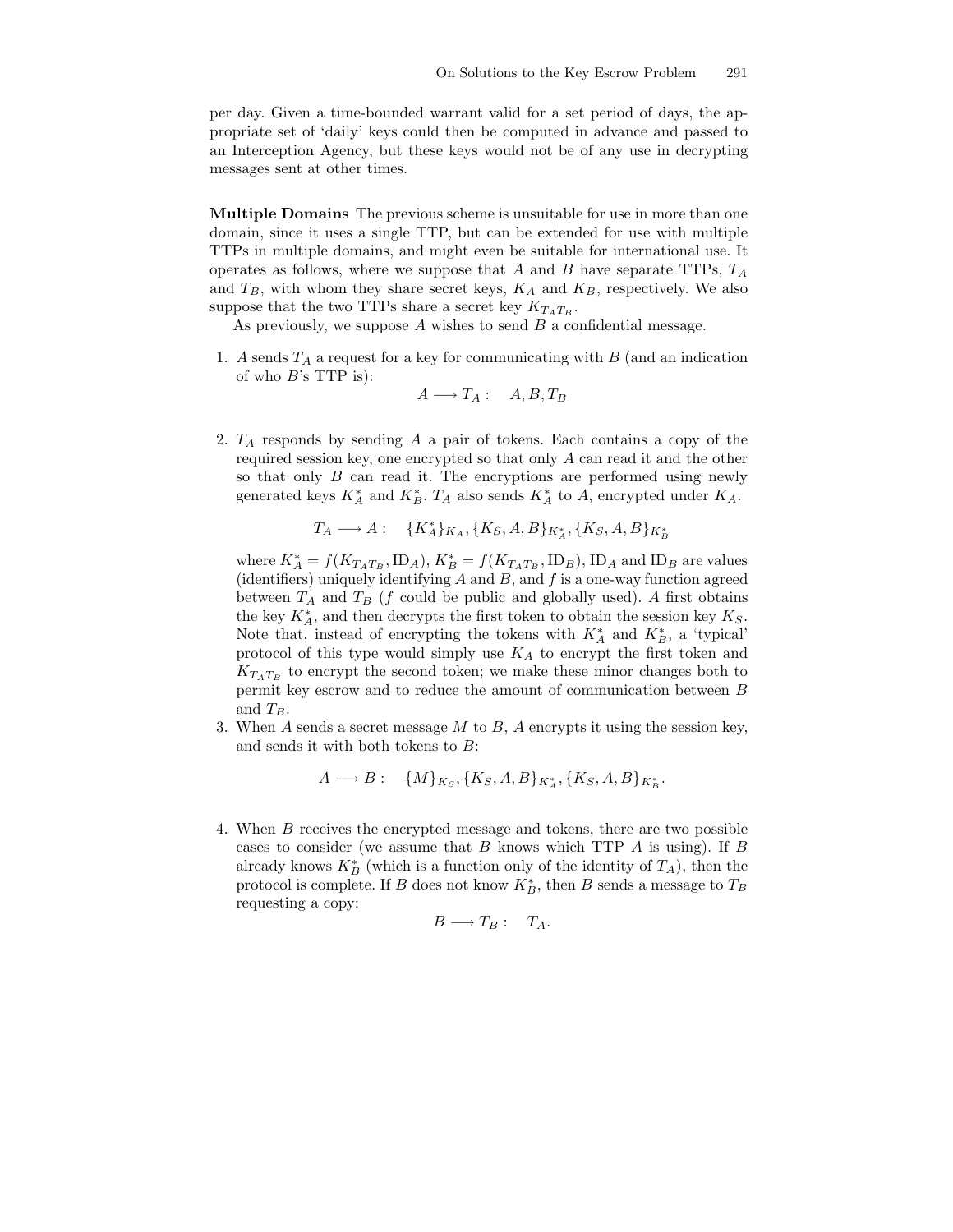5.  $T_A$  now computes  $K_B^*$ , using the function f and the shared secret key  $K_{T_A T_B}$ , and sends it hack to  $B$ . and sends it back to B:

$$
T_B \longrightarrow B: \quad \{K_B^*\}_{K_B}.
$$

B can now recover  $K_S$  and use it to decrypt the message from A.

6. Both tokens should also be sent with all subsequent messages (from  $A$  to  $B$ ) which are encrypted using the same session key  $K_S$ .

First note that the above protocol differs from the 'typical' mechanism of this type in several minor respects. First, as we have already observed, the keys that would normally be used to encrypt the first and second tokens are  $K_A$  and  $K_{T_A T_B}$ respectively. Second, as for the previous mechanism, it would normally only be necessary to send the second of the two tokens with the encrypted message in step 3, and, in subsequent uses of the same session key, it would normally not be necessary to send any tokens. These differences are present to allow for efficient key escrow, i.e., as previously, we wish to avoid the Interception Agency having to enlist the assistance of the KEA to decrypt every intercepted message. In fact these changes seem to improve the efficiency of the protocol at minimal cost even if key escrow is not required, and might usefully be considered for more general adoption.

Now suppose that the KDCs are licensed to act as Key Escrow Agencies in their respective domains. To be able to decrypt the communications between A and B, the Interception Agency will first need to obtain a warrant giving it permission to read either all  $A$ 's communications or all  $B$ 's communications. Once the Interception Agency has obtained this warrant, there are four cases to consider.

- **–** If the Interception Agency is in A's domain and has a warrant to intercept all A's messages, then the warrant is presented to  $T_A$ , who hands over  $K_A^*$ (this enables reading of all traffic from A to any user making use of the KDC  $T_{\text{D}}$ )  $T_B$ ).
- **–** If the Interception Agency is in A's domain and has a warrant to intercept all B's messages, then the warrant is presented to  $T_A$ , who hands over  $K_B^*$ (this enables reading of all traffic from any client of  $T_A$  to user  $B$ ).
- **–** If the Interception Agency is in B's domain and has a warrant to intercept all A's messages, then the warrant is presented to  $T_B$ , who hands over  $K_A^*$ (this enables reading of all traffic from A to any client of  $T_B$ ).
- **–** If the Interception Agency is in B's domain and has a warrant to intercept all B's messages, then the warrant is presented to  $T_B$ , who hands over  $K_B^*$ (this enables reading of all traffic to B from any user making use of the KDC  $T_{\lambda}$ )  $T_A$ ).

Armed with the appropriate key, and given any intercepted message, the appropriate token accompanying the message can be used to obtain the session key and decrypt the message.

The scheme, as described, does not permit time-bounding of warrants. However, as with the previous scheme, it is not difficult to add time-bounding to the scheme, e.g. by including a date stamp in the calculation of  $K_A^*$  and  $K_B^*$ .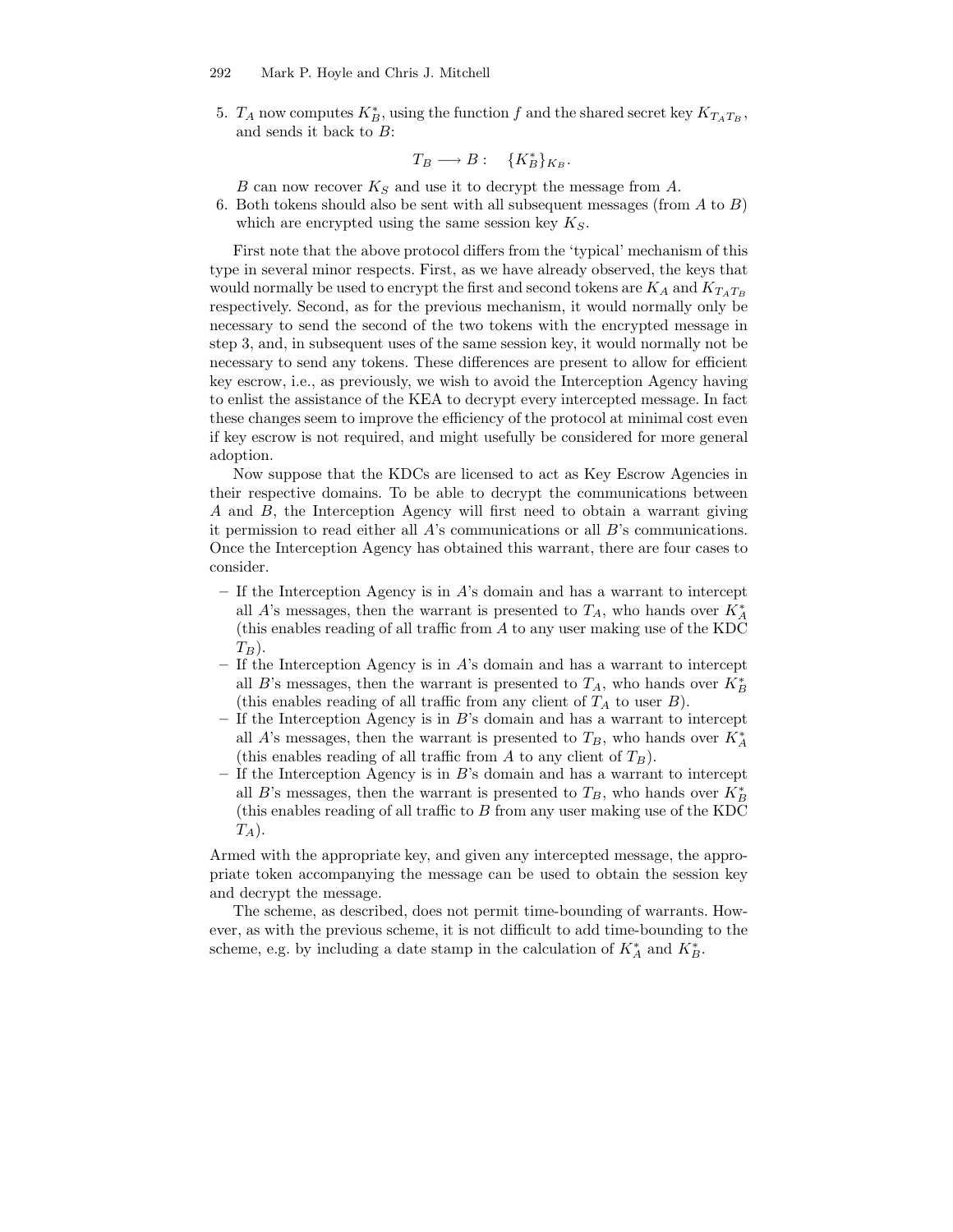**Evaluating the Mechanisms** We now briefly consider how well these two schemes meet the DTI criteria, and how efficient they are. If we note that A can ask for a new session key whenever he/she wants (see DTI requirement 9), the protocol deals purely with encryption (see requirement 11), and that no realtime inter-TTP communications are required in either case (see requirement 14), the second protocol appears to have the potential to meet all the DTI criteria, with the possible exception of requirement 12, since the recipient has no means to check that the first of the tokens is sent correctly. The first protocol meets all the criteria except numbers 12 and 13 (this latter requirement fails since the protocol only makes use of a single TTP).

As far as we are concerned here, the issue of 'efficiency' relates to the number of messages that need to be exchanged to support use of the protocol, particularly messages between a user and his/her TTP. In both mechanisms, A needs to exchange messages with his/her TTP to set up communications with  $B$ . In the first mechanism  $B$  has all that he/she needs to read the message without further exchanges with the KDC; however, in the second protocol an extra exchange between B and B's TTP may be required to read the message.

The system could become rather unmanageable for very large global networks, because the TTPs are directly involved in setting up all communications, and hence are likely to become a significant bottle-neck. Of course these problems apply just as much to unescrowed secure networks where key management is based on the use of symmetric cryptography.

Also note that every pair of TTPs will need to have access to a shared encryption algorithm. If the scheme were to be used on a global scale, this in itself could present significant implementation difficulties.

Despite these reservations, it should be clear that symmetric cryptography based mechanisms have the potential to meet all but one of the main requirements for an escrow scheme. The main limitations are the usual limitations of symmetric cryptography based key management schemes, i.e. the need for *online* access to TTPs by both sender and recipient.

In the remainder of this paper we consider ways in which the use of asymmetric cryptographic techniques can be used both to reduce the number of message exchanges, and, perhaps most importantly, to reduce the need for on-line communications between a user and a *trusted* third party (and hence reduce the 'bottle-neck' problem). Typically, the use of asymmetric cryptography allows the substitution of an untrusted distributor of certificates for the on-line TTP required when symmetric cryptography is used for key distribution. As we shall see, this result extends, at least partially, to the case where the key distribution mechanism also needs to support key escrow.

### **4.2 Asymmetric Cryptography**

We start our discussion of public key based schemes by considering the usefulness of conventional asymmetric cryptography based key distribution techniques for supporting key escrow.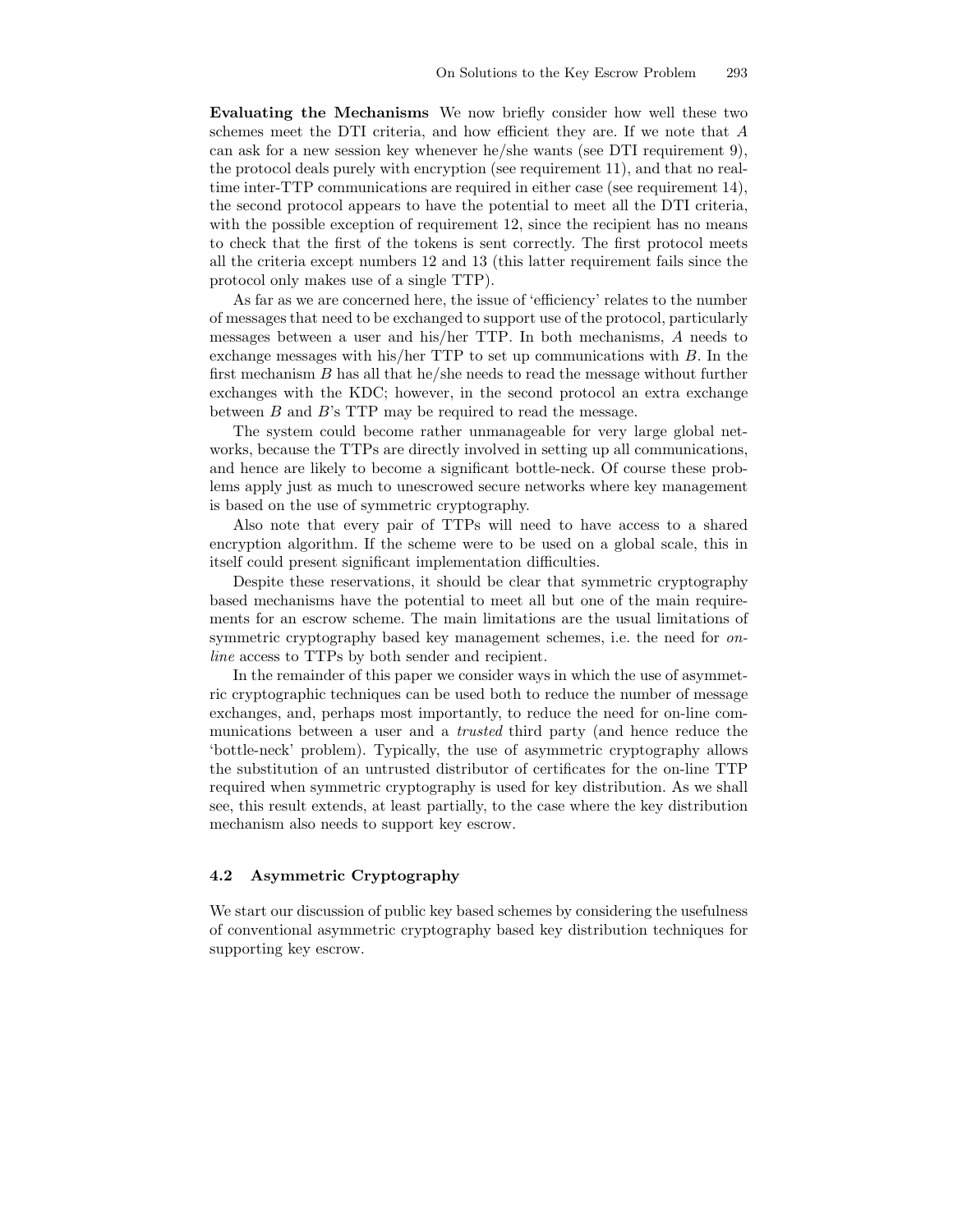We assume the reader is familiar with the notion of asymmetric or public key cryptography, as introduced in 1976 by Diffie and Hellman [\[9\]](#page-28-5). Public-key encryption is usually based on difficult number theoretic problems (e.g. factoring, discrete logarithms), which involve computationally complex calculations with large numbers. Thus public key encryption of entire messages is typically too time-consuming, and so it is common to employ a combination of symmetric and asymmetric cryptography. For confidentiality purposes, the message is (symmetrically) enciphered with a randomly generated *session key*, and this 'short' session key is (asymmetrically) enciphered with the public encryption key of the receiver. The asymmetrically enciphered session-key is sent along with the enciphered message. On delivery, the receiver can use his private decryption key to find the session key, and hence decrypt the message.

By setting up a *directory* of certificates of users' public encryption keys it is possible to set up a communication infrastructure allowing any two users to communicate securely. This would be precisely analogous to the Public Key Infrastructure referred to in Section [2.6,](#page-7-0) with certificates containing public encryption keys instead of public verification keys.

In order to allow warranted interception we could require all Certification Authorities to obtain and store a copy of every user's private decryption key before they sign the user's public encryption key. This private key could then be handed over to an interception agency in possession of an appropriate warrant. The agency could then use it to obtain all the session keys used to encrypt messages sent to a specified entity.

There are two problems with such an approach. The first is that obtaining a specific private key will involve approaching the appropriate CA, which might reside in a different domain from that where the interception warrant is issued. This breaches DTI requirement 13, i.e. the use of this type of scheme does not permit international operation.

The second, even more fundamental, problem with this approach is that, while it is fine for providing warranted access to all the confidential messages *received* by a specified entity, providing warranted access to all messages *sent* by a specified entity is much more difficult. This is because each message to a different recipient will be protected using a different public key (i.e. the public key of the recipient). This leaves the interception agency with no choice but to approach the escrow agent with a request for the session key for each intercepted message, an approach which will become hopelessly inefficient and will, in most cases, breach DTI requirement 7.

**US Public Key Infrastructure (Clipper III)** A recent, unofficial draft of the US Interagency Working Group on Cryptographic Policy [\[20\]](#page-29-5) envisions a form of key escrow incorporated in a government-sponsored, voluntary PKI, usable for both confidentiality and integrity. The PKI itself would be supported by privatesector key-management organisations (certifying authorities). These would also hold in deposit private encryption keys, and will operate within performance standards set by law. Thus, they serve as a Key Escrow Agency (KEA).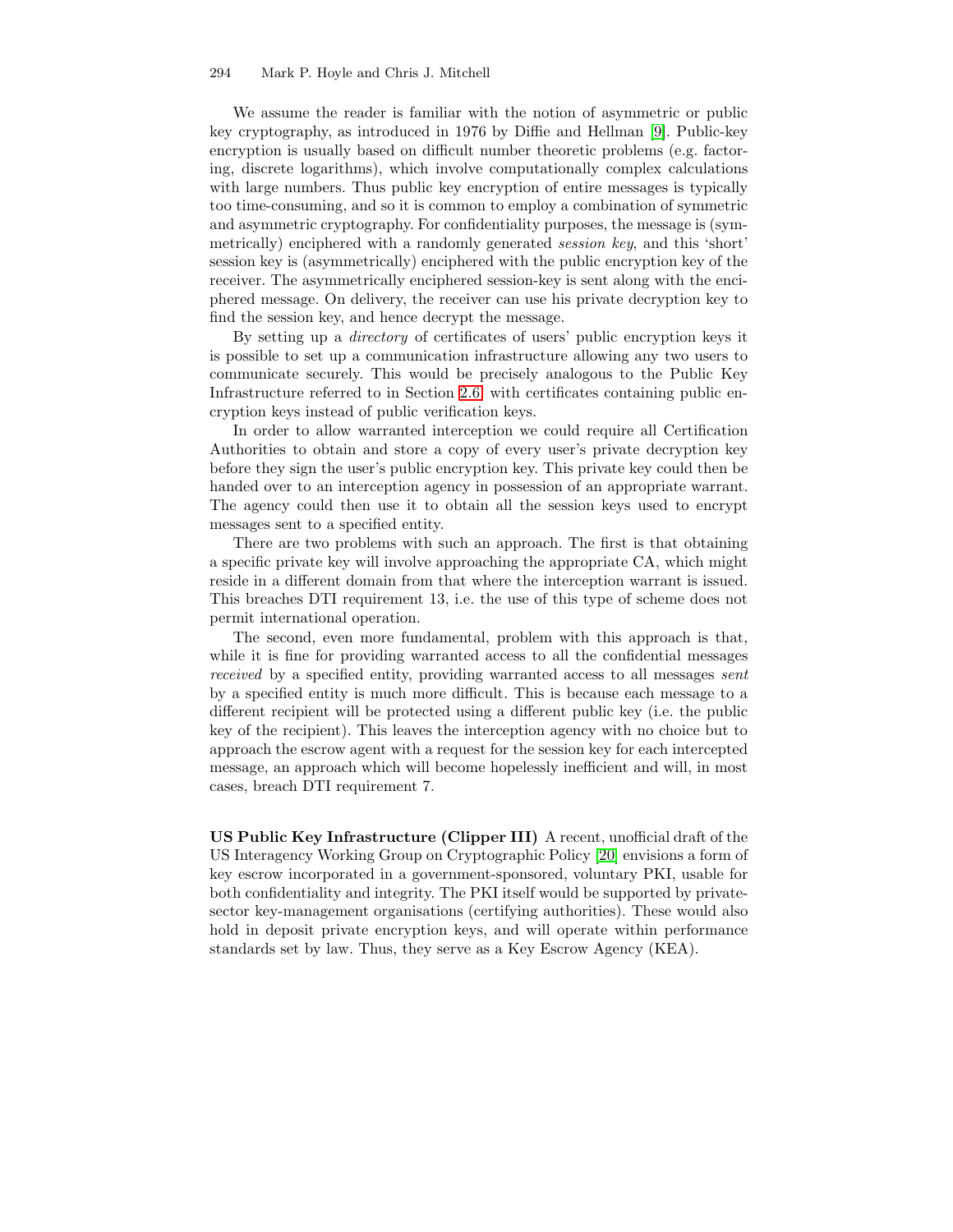This type of scheme is very much of the category we have just discussed, and hence one problem with this scheme, which will affect its usage on an international basis, is that the receiver's private key is needed for the decryption, not the sender's. Thus, if someone suspected of criminal activities sends a message to a 'good user', law enforcement require cooperation of the receiver's KEA to decrypt the message with the good user's private key. This is exactly the type of problem we have just considered. Indeed, this type of solution would appear to fail to meet DTI requirement 7.

To use this scheme internationally would require co-operation between the receiver's KEA and the law-enforcement agency in the sender's country, which, in general, would be impractical. As we have already seen, this would appear to rule out this type of solution in an international context.

Thus what we require are new types of public key solution allowing key escrow in an international context, as well as permitting simple warranted access to both sent and received messages. We can achieve this through the notion of separate 'send' and 'receive' key pairs, as we describe in the next section.

## <span id="page-18-0"></span>**5 New Types of Solution**

We now describe a series of key distribution mechanisms allowing key escrow, all based on the use of public key cryptography. The schemes have been designed to work in different operational environments. We start with the simplest scheme, which applies to a single domain environment.

Before proceeding observe that all the mechanisms we describe here are variants of the Diffie-Hellman key agreement mechanism, [\[9\]](#page-28-5). We therefore assume that there is a globally agreed (large) prime  $p$ , and also a globally agreed primitive root g in the multiplicative group of non-zero elements in  $\mathbb{Z}_p$ . All calculations are performed modulo p.

We assume that the parameters are chosen so that the discrete logarithm problem is intractable, i.e. so that given an arbitrary h in  $\mathbb{Z}_p^*$ , it is computation-<br>ally infeasible to find an s such that  $a^s = h \mod n$ ally infeasible to find an s such that  $g^s = h \mod p$ .

### <span id="page-18-1"></span>**5.1 Single Domain Solutions**

The concept of a domain can be likened to (and generally is considered the same as) a country. This domain can contain just one or multiple TTPs. We assume that there exists some level of trust between all TTPs, and that a single legal framework covers the whole of the domain.

Our model for single domain solutions is a simple one. We assume that there are a number of TTPs. Each interception agency is able to communicate directly with every TTP, and there exists an agreement between each interception agency and each TTP that the TTP will give up the appropriate data when presented with a warrant by the interception agency. This could, for example, be achieved by requiring TTPs to operate within a legally backed regulatory framework.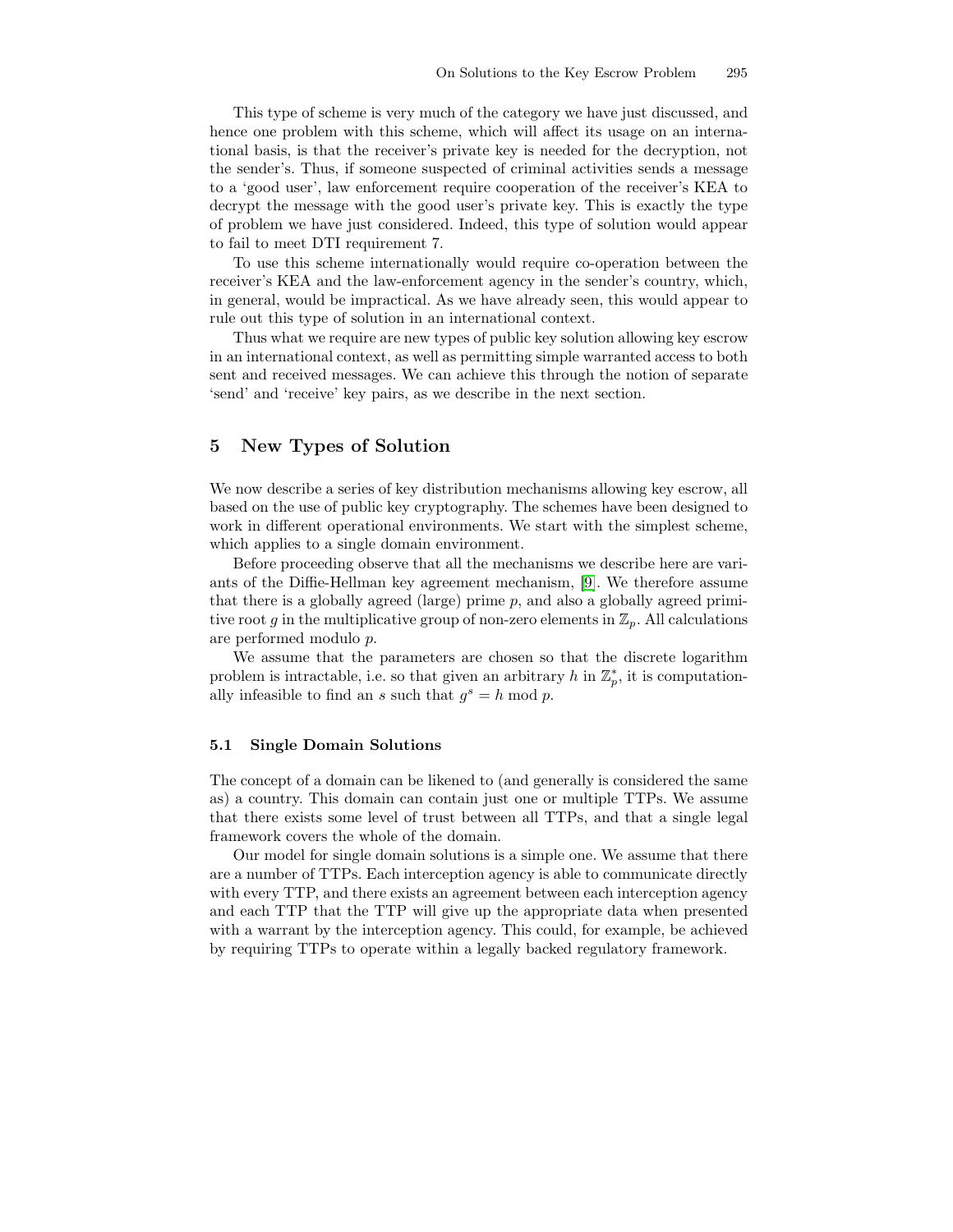We suppose that each user  $X$  has two private/public key pairs: a send key pair  $(S_s(X), P_s(X) = g^{S_s(X)} \mod p)$  and a receive key pair  $(S_r(X), P_r(X) =$  $q^{S_r(X)} \bmod p$ .

All the private keys are registered with the user's  $TTP (T_X)$  prior to certification, and hence prior to use of the scheme. Certificates of the send and receive public keys are generated and marked as valid for encryption (certificates marked as valid for signature will be treated separately, and the private keys should definitely *not* be lodged with any TTP). We suppose that the certificates for all receive public keys are put into a universally available directory, and that all TTPs cross-certify each other and put all their cross-certificates in this directory; by this means any user can obtain the public receive key for every other user. In addition we suppose that every user is given a copy of the certificate for their own public send key; label the certificate for  $X$ 's public send key  $P_s(X)$  (which is signed by  $T_X$ ): Cert $_{T_X}(P_s(X))$ . Note that this notation is not meant to imply that certificates only contain a copy of a user's public key; at minimum they must also contain an identifier for the key's owner, and typically they will also contain an expiry date, an algorithm identifier, and other relevant information.

We now consider how the scheme will be used to provide key management for message encryption. We subsequently describe how warranted interception will operate. We suppose that user A (with TTP  $T_A$ ) wishes to send a confidential message M to user B (with TTP  $T_B$ ).

The sender A needs the public receive key  $(g^{S_r(B)} \bmod p)$  of the recipient B, and can get it either from a directory, or directly from  $B$ 's TTP  $(T_B)$ . A then uses its own private send key  $(S_s(A))$  to compute the value

$$
(g^{S_r(B)})^{S_s(A)} \bmod p = g^{S_r(B)S_s(A)} \bmod p.
$$

A then selects a session key  $K_S$ , encrypts  $K_S$  using  $g^{S_r(B)S_s(A)}$  mod p, encrypts the message using  $K_S$ , and sends the following message to  $B$ :

$$
A \longrightarrow B: \{M\}_{K_S}, \{K_S\}_{g^{S_r(B)S_s(A)}} \text{mod } p, P_r(B), \text{Cert}_{T_A}(P_s(A)).
$$

When  $B$  receives this message,  $B$  first verifies the certificate to obtain a copy of A's public send key:  $P_s(A) = g^{S_s(A)} \mod p$ . B then combines this with B's private receive key  $S_r(B)$  to obtain the value  $g^{S_r(B)S_s(A)}$  mod p. B can then use this to decrypt the session key  $K_S$ , and thence decrypt the message M.

B uses the supplied value  $P_r(B)$  to determine which of its private receive keys should be used to compute the shared secret key with A. Note that, unlike the symmetric mechanisms described in Section [4.1,](#page-12-0) this mechanism *does* provide DTI requirement 12, because (implicitly or explicitly)  $B$  checks all the key data sent with the encrypted message.

To see how warranted interception operates we simply observe that knowledge of any user's private send and receive keys will immediately enable all messages sent or received by that user to be decrypted (since all the necessary public keys are always sent with a message). This is the reason for introducing separate send and receive keys. Thus, if an Interception Agency has a warrant to intercept A's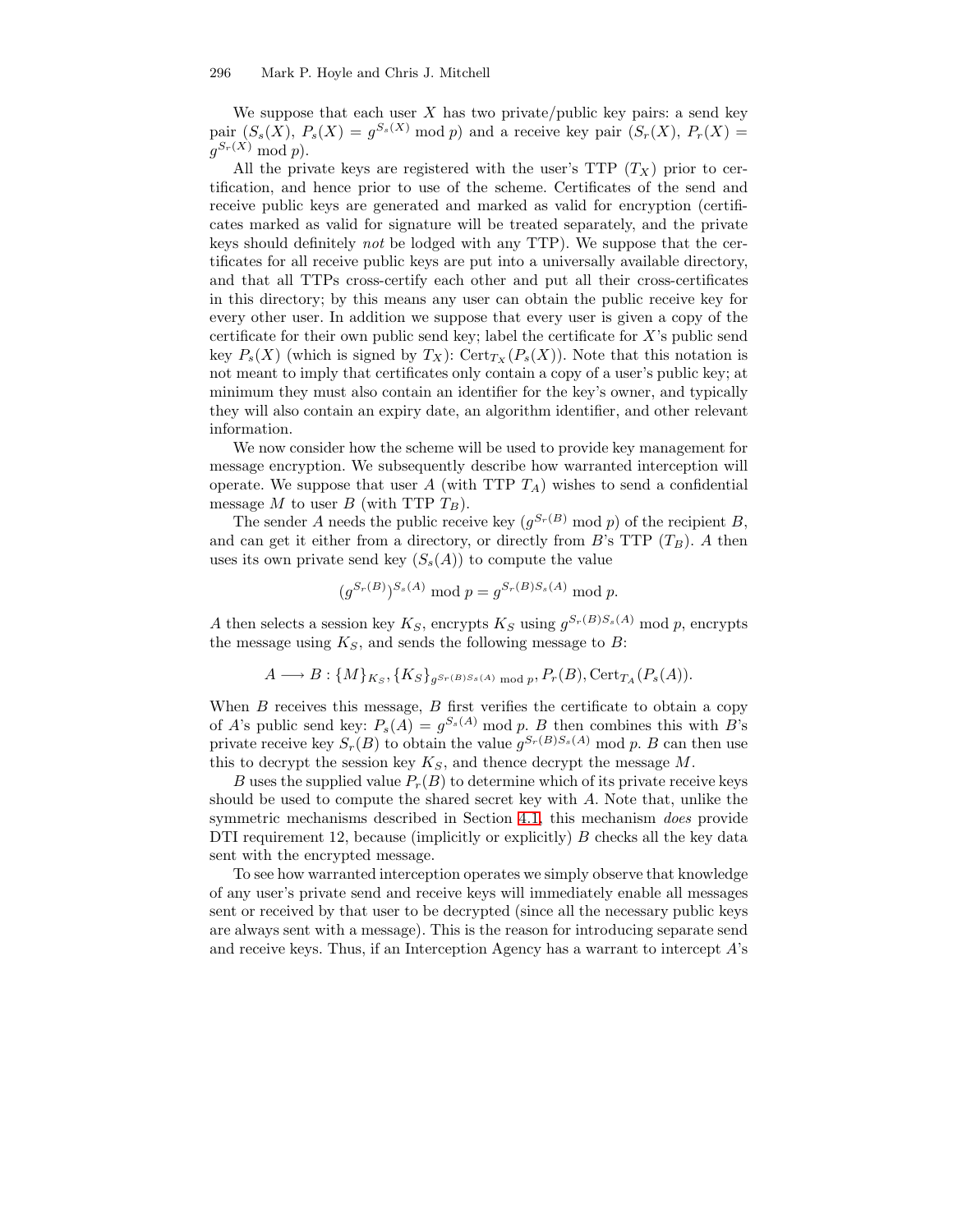communications, then this warrant is passed to  $A$ 's TTP  $T_A$ . The TTP then hands over A's private send and receive keys, which can then be used to provide access to all A's in- and out-going messages.

As described, the mechanism does not provide time-bounding of warrants. Of course  $A$  and  $B$  can request new send or receive key pairs whenever they wish, giving a certain measure of time-bounding. However, to introduce a more sophisticated method of time-limiting warrants, we need to first describe the multi-domain version of the mechanism (see below).

In general, the mechanism offers a significant advantage over the corresponding symmetric cryptography based mechanism in reducing the possibility of TTP bottle-necks, since none of the TTPs need to be on-line and all public keys are distributed by means of certificates.

Finally we observe that this mechanism is not appropriate for a multi-domain environment. This is because we assumed that the interception agency had access to all the TTPs, which will not be the case in an international environment (see DTI requirement 13). As we see below, to solve this we introduce a keyderivation technique similar to that used in the symmetric crypto based multidomain mechanism introduced in Section [4.1.](#page-12-0)

Note that the single domain case is where most of the work in the public domain lies, but unfortunately much of these results are not very useful in the international case. The harder problems would appear to lie in devising multiple domain solutions that are both efficient and secure, and this problem is what we next consider.

### **5.2 Multiple Domain Solutions**

The boundary line between solutions designed to operate in multiple domains within a single country, and international solutions is very fine. It can be argued that multiple domain and international key escrow schemes both have the same requirements. Fundamentally, international solutions do not rely on there being trust between domains, and need to be flexible enough to allow cooperating domains (countries) to implement different cryptography polices on the domestic and international use of encryption in a coherent way.

The need for key escrow systems which support international use is by now well documented. In addition to the original papers describing the RH scheme, [\[14](#page-29-6)[,16\]](#page-29-7), the 1995 paper of Frankel and Yung, [\[10\]](#page-28-6), discusses such a need. We now describe the RH scheme in the context of our previous discussions.

**The Royal Holloway Scheme** The scheme which has become known as the *Royal Holloway (RH) Scheme* was first described in a pair of papers presented at conferences in 1995, [\[14,](#page-29-6)[16\]](#page-29-7); an elaborated description of the scheme was presented in [\[15\]](#page-29-8). We specify the scheme here as a natural evolution of the schemes we have already described, in an attempt to clarify the motivation behind its design.

If we consider the Diffie-Hellman based scheme described in Section [5.1,](#page-18-1) it is straightforward to see that one obstacle to its use in an international context is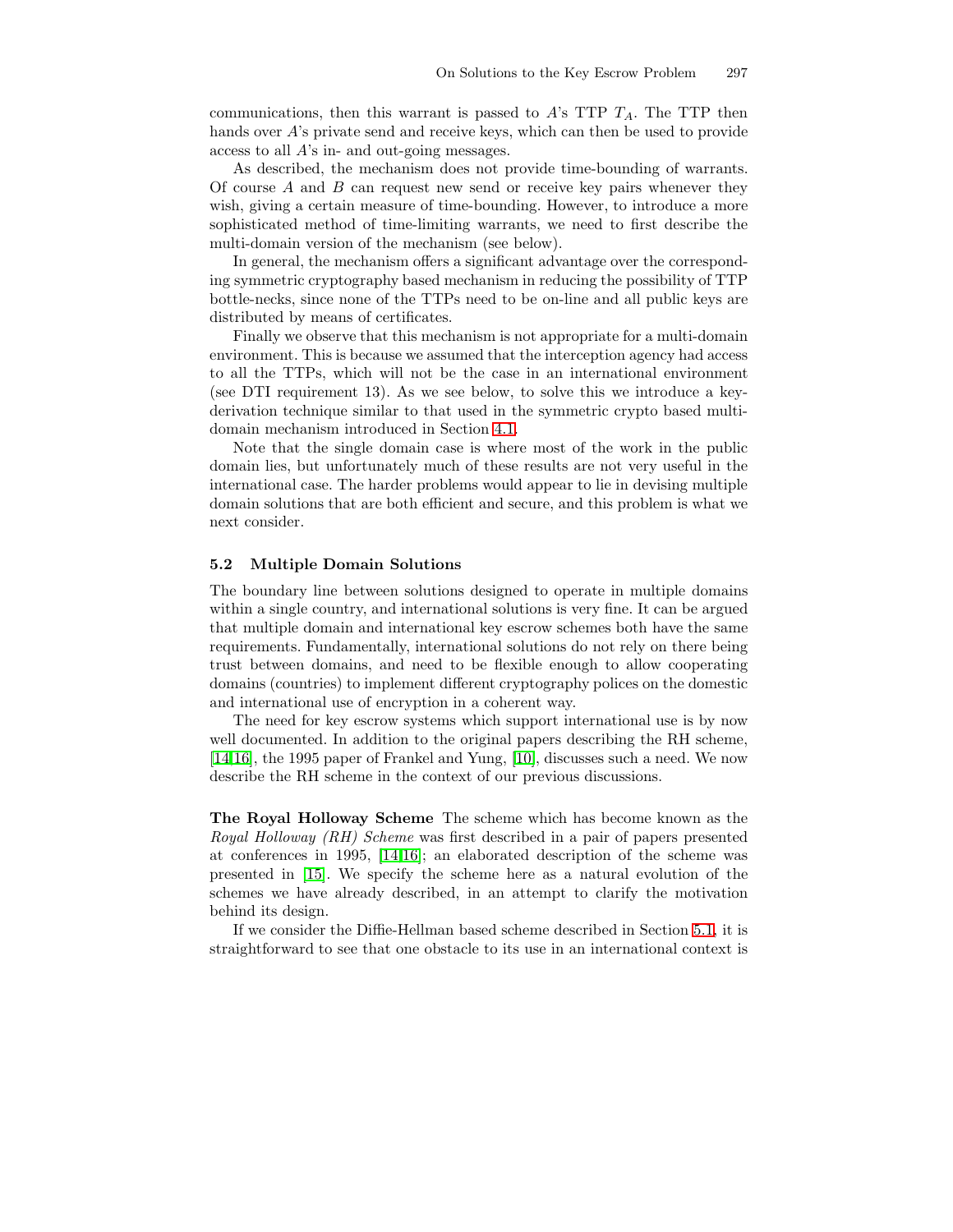that the sender does not have an obvious means to obtain the recipient's receive public key. However, if the receive public key is a function of a key shared between TTPs (as in the second mechanism described in Section [4.1\)](#page-12-0), then the sender's own TTP can provide the necessary information. This is the basis of the RH scheme, which we now describe.

We suppose that the TTPs acting as KEAs are trusted by their users and by the interception authority in their domain. We let  $T_X$  denote the trusted third party of user  $X$ . Just as in Section [5.1,](#page-18-1) we suppose that each user has two public/private key pairs, a send key pair and a receive key pair. Again, just as before, every user's *send* key pair is registered with their own TTP, and the TTP retains a copy of the private send key and generates a certificate for the public send key. The only difference is that the *receive* key pair for any user is a deterministic function of a secret key shared by a pair of TTPs, as we now describe.

Suppose A (with TTP  $T_A$ ) wishes to send a secret message M to B (with TTP  $T_B$ ). Analogously to the second mechanism in Section [4.1,](#page-12-0) we suppose that  $T_A$  and  $T_B$  share a secret key  $K_{T_A T_B}$ , and have also agreed on a Diffie-Hellman key generation function f, which on input of a key  $K$  and an identity value ID<sub>X</sub> returns a secret receive key for user X. Then, the secret receive key for user B (for use when receiving messages from clients of TTP  $T_A$ ) will be  $S_r(B) = f(K_{T_A T_B}, \text{ID}_B)$ , where ID<sub>B</sub> is a value uniquely identifying user B.

Observe that this means that a different receive key pair will be needed for each TTP from whose clients a user wishes to receive mail.

We can now describe the protocol. We use identical notation to that established above. We suppose that, when A chooses his/her TTP, a send key pair for A is chosen  $(S_s(A), P_s(A) = g^{S_s(A)} \mod p)$ , and that  $T_A$  generates a certificate for  $P_s(A)$  and passes it to A ( $T_A$  also retains a copy of  $S_s(A)$ . Label this certificate  $\text{Cert}_{T_A}(P_s(A)).$ 

- 1. A sends a message to  $T_A$  that he wants to communicate with B (who has TTP  $T_B$ ).
- 2.  $T_A$  generates the private receive key for B (for receiving messages from clients of  $T_A$ ) as  $S_r(B) = f(K_{T_A T_B}, ID_B)$  and computes the corresponding public receive key for B, i.e.  $P_r(B) = g^{S_r(B)} \text{ mod } p$ .  $T_A$  now sends  $P_r(B)$  to A via an authenticated channel. Note that this channel does not need to be confidentiality preserving, and hence the key could be sent in a certificate via a 'regular' communications channel. In fact the key could even be generated in advance and lodged in a public (not necessarily trustworthy) directory. Of course, there does need to exist a secrecy-preserving channel between A and  $T_A$  for the transfer of A's private key whenever it is changed, but this will typically occur relatively infrequently (e.g. once a week).
- 3. A computes a shared secret key as

$$
K(A, B) = P_r(B)^{S_s(A)} \bmod p,
$$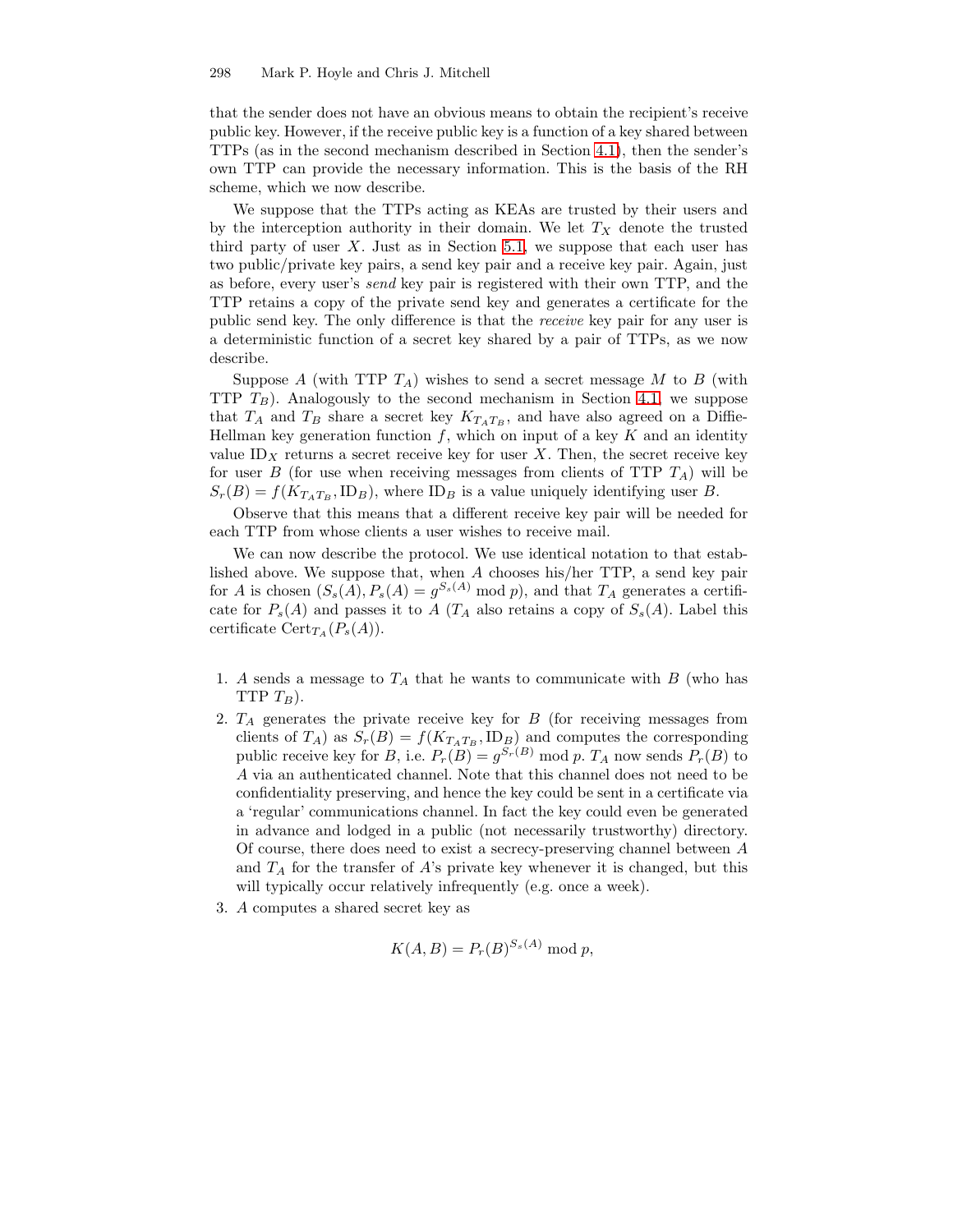generates a random session key  $K_S$  (for encrypting M), and sends the following to  $B$ :

$$
\{M\}_{K_S}, \{K_S\}_{K(A,B)}, \text{Cert}_{T_A}(P_s(A)), P_r(B).
$$

Note that  $P_r(B)$  is present both to enable key escrow and to enable B to determine which of its private receive keys should be used to construct the shared secret with A.

4. B verifies the certificate containing A's public send key and computes

$$
K(A, B) = P_s(A)^{S_r(B)} \bmod p.
$$

This provides the means to decrypt  $K_S$  and thereby recover M.

First note that  $B$  only really needs to verify the Certificate for  $A$ 's public key if the 'shared secret key'  $K(A, B)$  is to be used to support integrity protection as well as confidentiality protection. Note also that if  $B$  is going to verify the certificate for A's public key, then B needs  $T_A$ 's public verification key. Thus, should certificate verification be needed, on the first occasion that  $B$  receives a message from a client of  $T_A$ , B will need to ask his TTP to provide an integrity protected copy of  $T_A$ 's public verification key. This could be achieved by sending a certificate via a 'regular' communications channel, or via a public directory.

It is worth remarking at this point that the scheme is very similar to the single domain public key solution. As we have already mentioned, the only significant difference is that every entity's receive key pair is a deterministic function of a key shared by two TTPs.

To see how escrow works we need to consider four cases.

- **–** If the Interception Agency is in A's domain and has a warrant to intercept all  $A$ 's messages (or at least all messages sent by  $A$ ), then the warrant is passed to  $T_A$ , who hands over  $S_s(A)$ . This enables all messages sent by A (to any domain) to be read, by combining the secret key with the public key sent with the encrypted message. This explains why the TTP  $T_A$  needs to be equipped with A's private send key  $S_s(A)$ ; if this key was not in the possession of  $T_A$  then escrow would be much more difficult to achieve (and would have to be handled on a recipient by recipient basis).
- **–** If the Interception Agency is in B's domain and has a warrant to intercept all  $B$ 's messages (or at least all messages received by  $B$ ), then the warrant is passed to  $T_B$ , who hands over  $S_r(B)$ . This enables all messages received by B (from clients of  $T_A$ ) to be read, and thus  $T_B$  may need to hand over a selection of such keys, one for each  $TTP$  from whose clients  $B$  may receive messages.
- **–** If the Interception Agency is in A's domain and has a warrant to intercept all  $B$ 's messages (or at least all messages received by  $B$ ), then the warrant is passed to  $T_A$ , who hands over  $S_r(B)$ . This enables all messages received by  $B$  from clients of  $T_A$  to be read.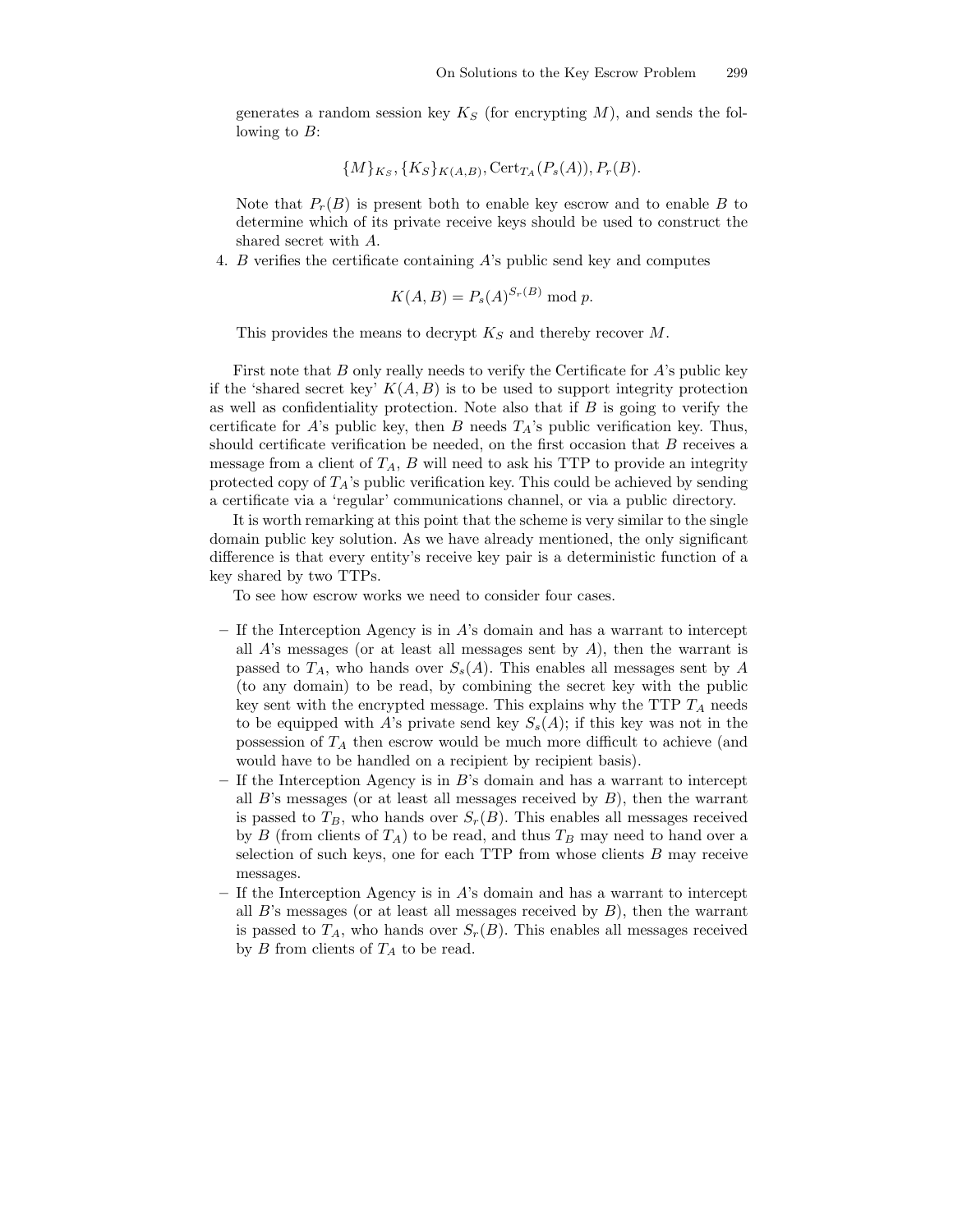**–** If the Interception Agency is in B's domain and has a warrant to intercept all  $A$ 's messages (or at least all messages sent by  $A$ ), then the warrant is passed to  $T_B$ , who can only help by providing individual shared secret keys.

Thus escrow is relatively simple in all but the last case. Given that the first two cases are much more likely to occur than the last case, we can say that DTI requirement 7 is 'mostly' met.

The scheme, as described, does not permit time-bounding of warrants, except that all entities can change their send key pairs as often as they wish. To enable receive key pairs to be changed regularly, which will provide the desired time-bounding, is simple to arrange. When computing receive private keys as a function of a TTP shared secret and an identity, a date stamp can also be added into the scope of the function, which means that every day a different receive key will be generated automatically. This idea is already described in [\[14](#page-29-6)[,15\]](#page-29-8). Note that there is a performance penalty associated with time-bounding, which increases as the time-bounding granularity becomes finer, since every new secret receive key needs to be transferred to its owner.

The above scheme also appears to meet all the DTI requirements. Requirement 9 is met by allowing the sender to change their key whenever they wish. Requirement 12 is met because, as in the previous mechanism, B checks all the fields in the received message (either implicitly or explicitly).

We conclude by comparing the mechanism with the symmetric mechanisms of Section [4.1.](#page-12-0) Although the general communications structure is closely analogous to the second mechanism in Section [4.1,](#page-12-0) there are the expected efficiency gains we would expect from using a public key solution. Notably, the communications between the sender and his/her TTP could be 'off-line', i.e. the required public key could be obtained via a directory, and also the message recipient has a minimal need for communication with his/her TTP (the recipient needs only contact his/her TTP for new receive key pairs, which could be done on a daily or weekly basis). There is also only a need for a shared key between TTPs, and not a shared encryption algorithm. Finally, the RH mechanism meets all the DTI requirements, which is not quite the case for the symmetric mechanisms.

**A Variation on the RH Scheme** We now consider a variation on the RH scheme; note that other variations, including support for 'split escrow', have been described in [\[15\]](#page-29-8). We suppose now that both the send and receive key pairs for every entity are deterministically generated as a function of keys shared between pairs of TTPs. In fact this means that the send and receive key pairs can actually be the same, and so from now on we just refer to the key pair for user X, written  $(S(X) \cap P(X) - g^{S(X)} \mod n)$ . This also means that all key pairs are specific to  $(S(X), P(X) = g^{S(X)} \mod p)$ . This also means that all key pairs are specific to the TTP of the user who is to be communicated with i.e. every user will have a the TTP of the user who is to be communicated with, i.e. every user will have a set of key pairs, one for each TTP with whose clients the user wishes to exchange secret messages.

This variation of the RH scheme thus has the advantage that the keys produced can be used for two-directional communications (this would not be so simple for the 'standard' RH scheme because a receiver's TTP has no direct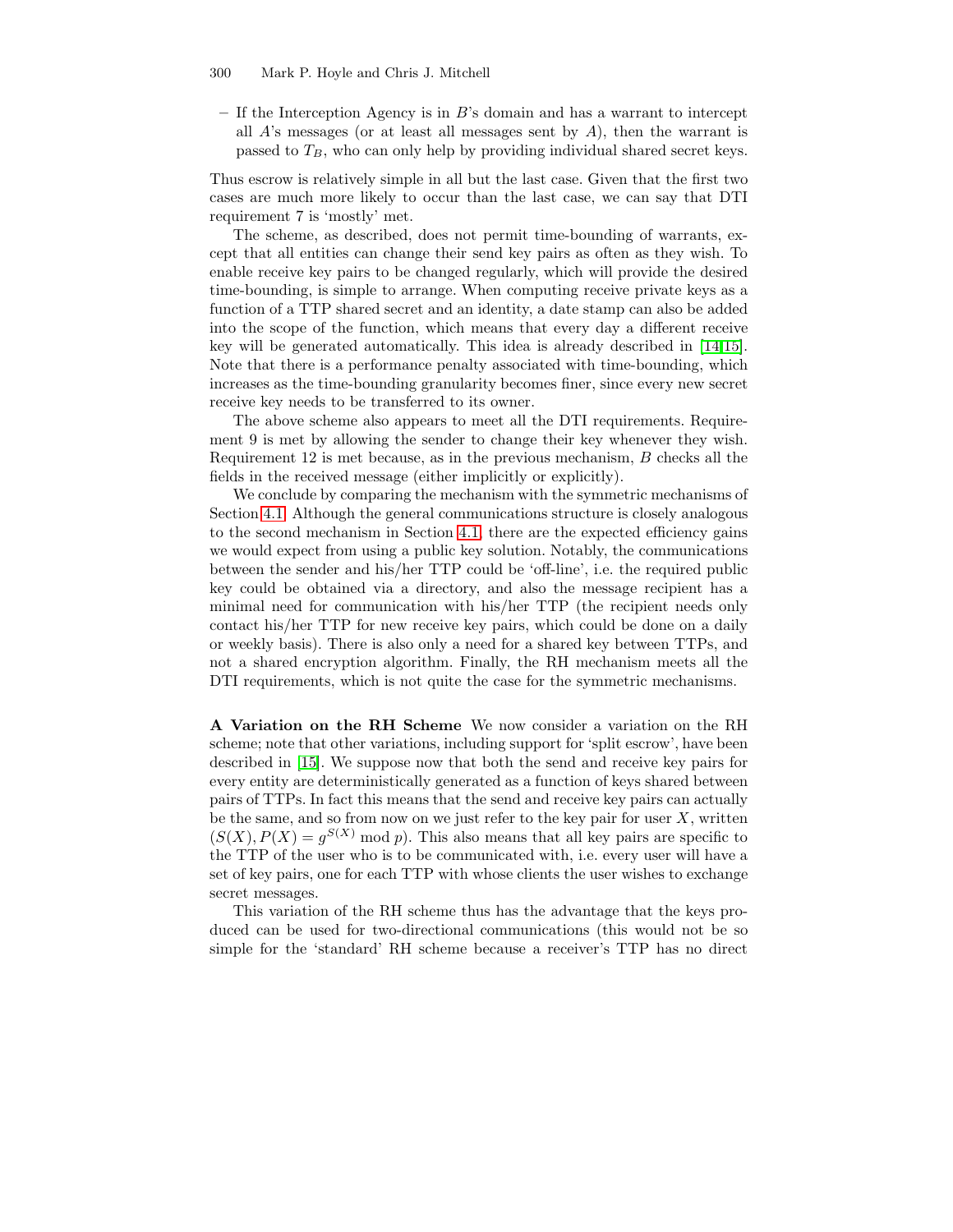way of finding the sender's public send key). Moreover the TTPs do not have to archive the secret keys of their users. It does have the disadvantage (by comparison with the RH scheme) that the users initially have no method of controlling exactly when the values of their secret send keys are changed. However, this is not an abnormal situation: mobile phone users and users of many current encryption/security products, do not have any control over the values of their keys.

The definitions used in the revised scheme are almost the same as before. We suppose that A (having TTP  $T_A$ ) wishes to send a secret message M to B (with TTP  $T_B$ ). We also suppose that, in advance of the use of the protocol, A is equipped by  $T_A$  with key pairs (and public key certificates) for use with clients of a variety of TTPs (including  $T_B$ ). To simplify the description below we suppose that  $(S(A), P(A))$  is A's Private/Public Key pair for use in exchanging messages with clients of  $T_B$ , and  $(S(B), P(B))$  is B's Private/Public Key pair for use in exchanging messages with clients of  $T_A$ .

The protocol operates as follows.

- 1. A sends a message to  $T_A$  that he wants to communicate with  $B$  (who has associated TTP  $T_B$ ).
- 2.  $T_A$  computes the private key for B as  $S(B) = f(K_{T_A T_B}, \mathrm{ID}_B)$  and computes the corresponding public key for B as  $P(B) = g^{S(B)}$  mod p.  $T_A$  now sends  $P(B)$  to A via an authenticated channel (as previously this would typically be by means of a certificate, or even conceivably via an untrusted third party).
- 3. A computes a shared secret key as

$$
K(A, B) = P(B)^{S(A)} \bmod p,
$$

generates a random session key  $K_S$ , and sends the following to B:

$$
\{M\}_{K_S}, \{K_S\}_{K(A,B)}, \text{Cert}_{T_A}(P(A)), P(B)
$$

4. B verifies the certificate containing A's public key and computes  $K(A, B) =$  $P(A)^{S(B)}$  mod p. This provides the means to decrypt  $K_S$  and thereby recover  $M$ .

As with the 'standard' RH scheme, B only needs to verify the certificate for A's public key if  $K(A, B)$  is to be used to support authentication as well as encryption, and, in this case, B will need to be provided with  $T_A$ 's public verification key.

Escrow works even more simply than for the 'standard' scheme. In each of the four cases described above, the TTP concerned can hand over the appropriate private key for the entity named in the warrant.

One possible shortcoming in the scheme is that a sender now has no control over their key pair, and cannot change it 'at will' (see DTI requirement 9). However, by including a date stamp within the scope of the function used to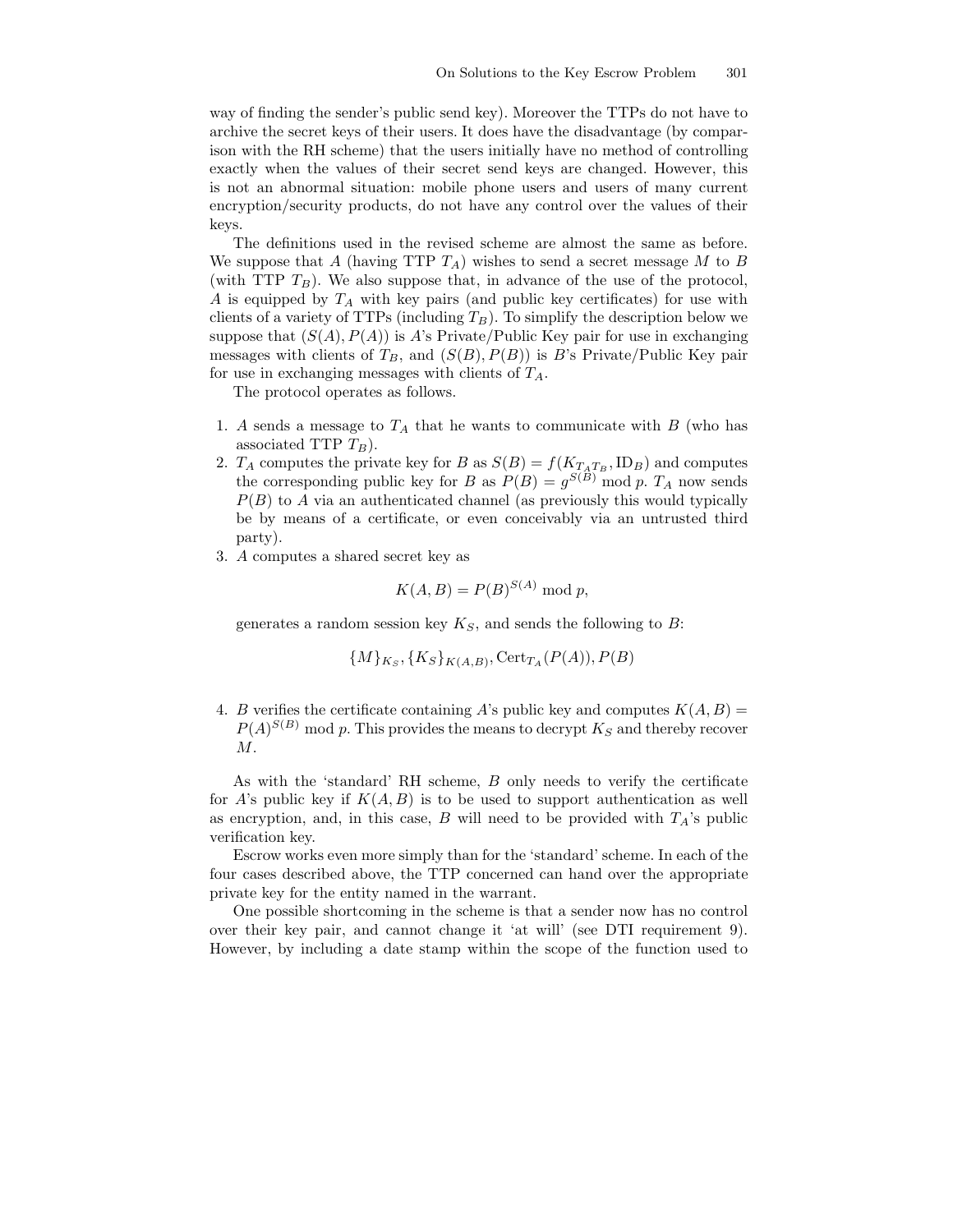compute private keys, all key pairs are automatically of time-limited validity, and hence the scheme can be made to support full time-bounding (and, to all intents and purposes, DTI requirement 9).

Another possible shortcoming is that every user must store a number of key pairs, one for each TTP with whose clients they wish to exchange secret messages. Whilst this is not ideal, this is already largely true for the 'standard' RH mechanism, since every user of that scheme must store a receive key pair for each TTP from whose clients they wish to receive secret messages.

In terms of efficiency, the protocol is very similar to the previous scheme. Like the previous scheme, the sender of a message will need to obtain the recipient's public key from an on-line entity (at least the first time a message is sent), although the recipient will normally have all that he/she needs to process a received message.

### <span id="page-25-0"></span>**5.3 Cheating**

One method of modelling a general class of key escrow schemes based on a public key infrastructure, derived from [\[4\]](#page-28-7), is to divide an encrypted communication into four components.

**C1** The actual message encrypted with a symmetric encryption algorithm, using a random session key  $K_S$ .

**C2** The session key  $K<sub>S</sub>$  encrypted using the public key of the receiver.

**C3** The session key  $K<sub>S</sub>$  encrypted using the public keys of one or more TTPs. **C4** Other data.

Generally a user will encrypt the session-key under the public keys of the receiver, the sender's TTPs and the receiver's TTPs. These TTPs, who are able to decrypt the message but are not actually sent the message, are known as *virtual addressees*. It is also possible to add more virtual addressees to the message, for instance TTPs in any domain through which the encrypted message travels (although in this case the sender must know the route that messages take), making this a fairly flexible concept.

Not all these components may be present in each of the current key escrow schemes. For instance those schemes that escrow the user's secret keys, e.g. the RH scheme (and its variations), tend to have no **C3** component since the TTPs already have access to the appropriate secret key(s). In fact the RH scheme does not fit this model very well, since the RH scheme is a combined key escrow and key distribution scheme, and has meeting DTI requirement 1 as one of its objectives.

This model is the basis of several key escrow systems: TIS-CKE [\[1](#page-28-8)[,24\]](#page-29-9), IBM SecureWay [\[11\]](#page-28-9), AT&T CryptoBackup and many others, and has the advantage that the users do not have to deposit secret key information with KEAs beforehand. The flexibility of choice of TTPs also makes it suitable for use in the international environment.

Although this approach is very flexible, unfortunately it is not fraud-resistant. Its main drawback is that only the TTP and receiver can check whether the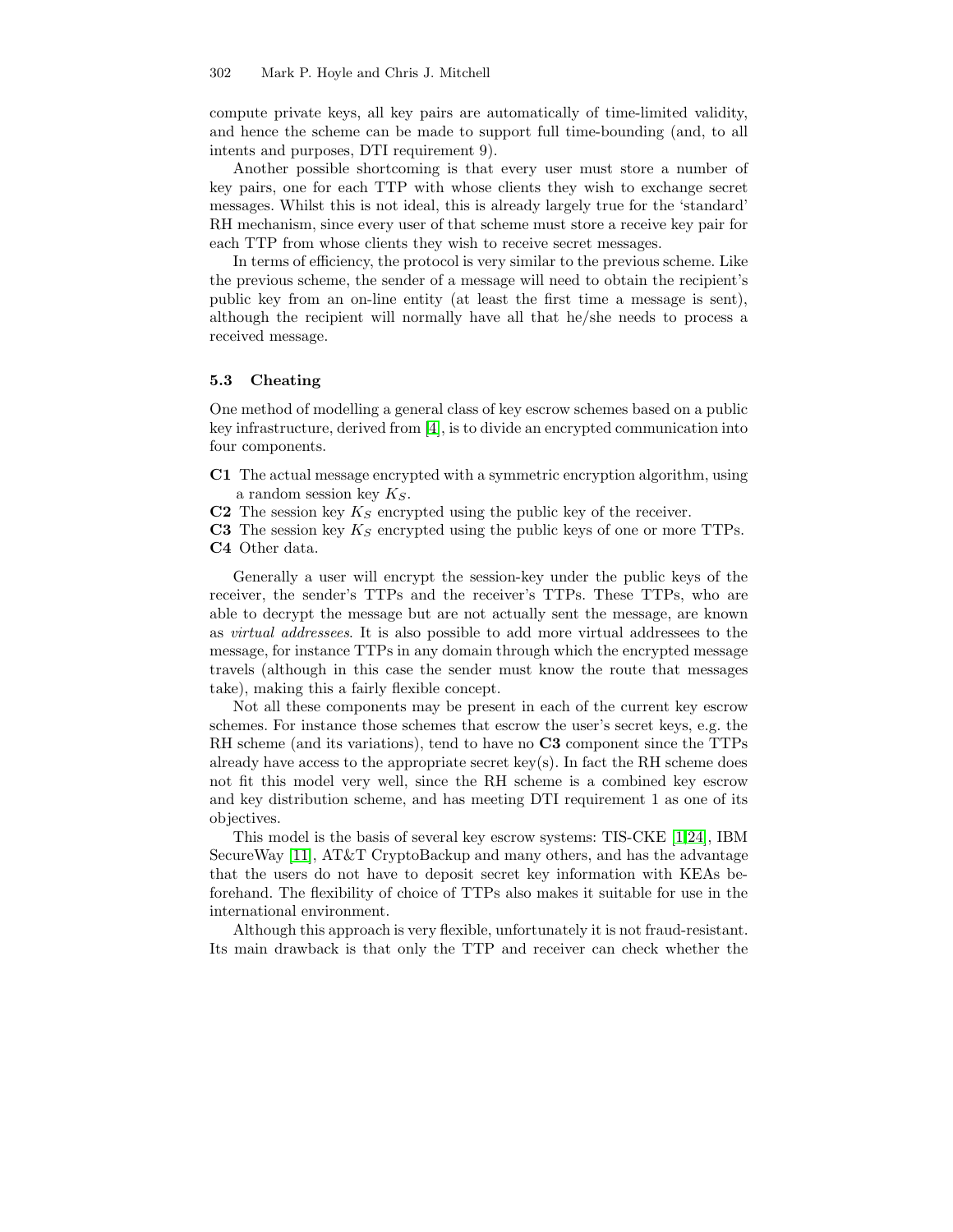third component actually contains the correct session key; and the TTP can only detect this fraud after a lawful wiretap. Hence, by sending random data in place of **C3**, unilateral abuse is possible. This can be prevented by the addressee's client software recalculating and validating **C3** before decryption. However abuse by colluding of sender and receiver, through a one-time manipulation of the software, is still possible.

In [\[22\]](#page-29-10) and [\[23\]](#page-29-11), the authors address this problem using a novel concept called *Binding cryptography*. They add a fifth component (**C5**), to the communication, which contains 'binding data', with the idea that any (third party) monitor who has access to components **C2**, **C3** and **C5** (but not any additional secret information) can determine whether the session keys encrypted in **C2** and **C3** are the same, but not actually obtain any information on the actual session key. How effective this scheme will be in preventing cheating remains to be seen.

Finally we note that attempting to prevent 'cheating', while useful, is always likely to be of limited value, since once there is an infrastructure supporting the provision of authenticated channels between users, any pair of users can establish a shared secret key without any support from TTPs simply by using Diffie-Hellman key agreement.

#### **5.4 Variations to Fit Different Environments**

We now briefly consider two other possible requirements on key escrow schemes. Firstly note that, within the context of international communications, it is possible that some countries may not want encrypted information crossing their jurisdiction without them having access to decrypt it. Obviously, this is a matter of policy agreement between the domains concerned, although we note that it is unlikely to be a very common requirement.

Indeed, such a requirement is specifically ruled out by the ITU rules. To quote from ITU (1992) CV/Article 40 on Secret Language (para. 506):

Members which do not admit private telegrams in secret language originating in or destined for their own territory must let them pass in transit, except in the case of suspension of service provided for in Article 35 of the constitution.

Nevertheless there may in certain special circumstances be a need for key escrow schemes which support it.

Very few of the schemes which have so far been published address this problem, with the exception of TIS-CKE [\[1](#page-28-8)[,24\]](#page-29-9), and the scheme in [\[6\]](#page-28-1). The TIS-CKE scheme operates using the notion of virtual addressees.

More generally, if we consider the components **C1**–**C4** of encrypted messages, as introduced in the previous section, it is fairly easy to add extra encryptions within component **C3** to enable Law Enforcement authorities in any domain that the encryption may pass through to decrypt it. Obviously the sender is going to have to know the route that the message takes beforehand.

Secondly observe that it has been suggested that, to make key escrow more costly and hence restrict its use, the communicating parties should retain (and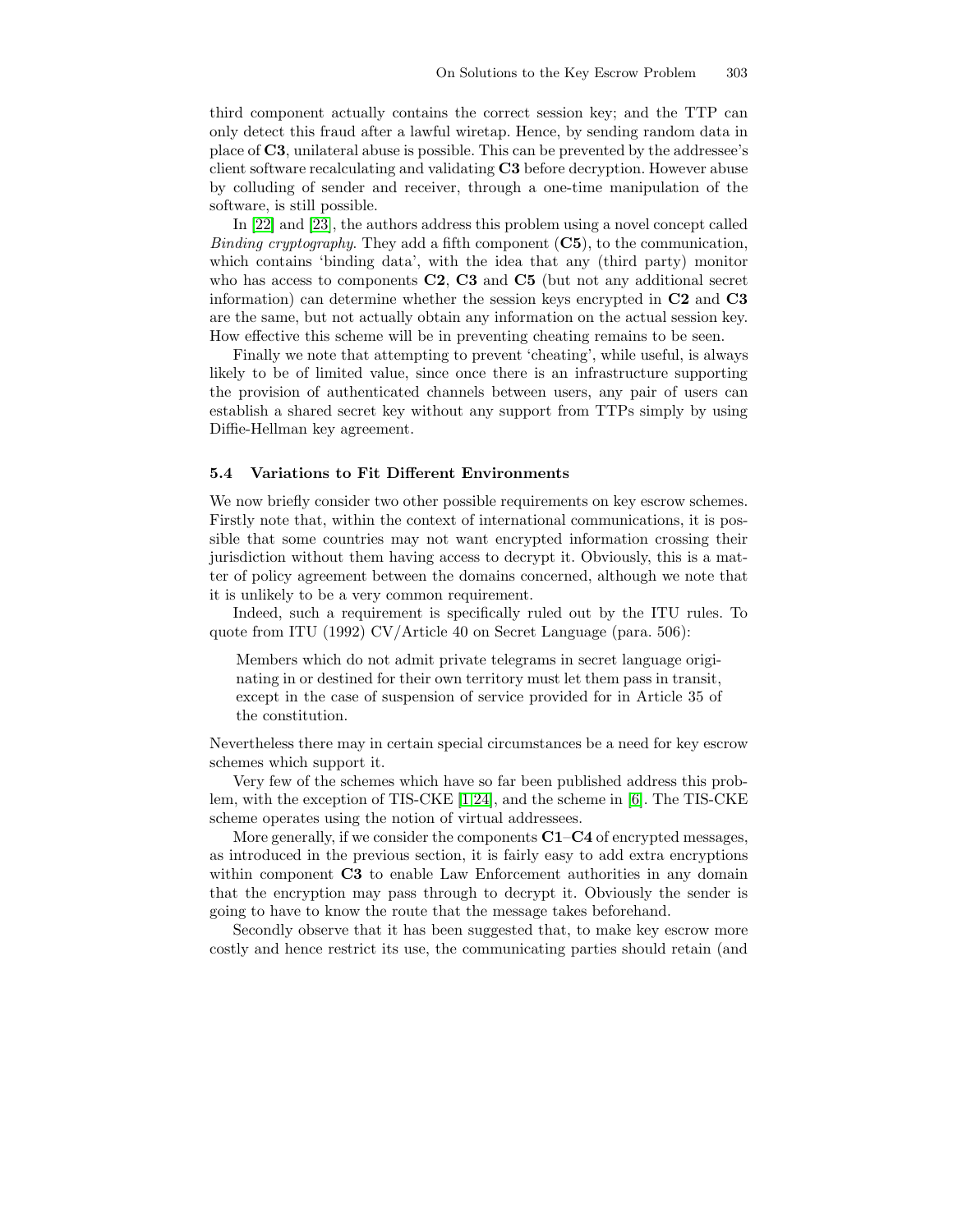not escrow) a variable amount of the key material needed for message recovery. This retained key material must then be recovered by the Interception Agency by exhaustive search techniques. Ideas of this type have been explored in [\[2,](#page-28-10)[3](#page-28-11)[,21\]](#page-29-12), and in [\[11\]](#page-28-9) this is called the *residual work factor*. This option could be used to increase the overall workload involved in key recovery so as to discourage 'casual' recovery requests and/or to inhibit 'mass decryption' of communications. This would typically be implemented by giving the KEAs all but, say, 40 bits of the session-key, thus requiring the interception authority to do an exhaustive search over the remaining bits.

One major problem with such an idea is how to decide the amount of key material retained. If it is too small then there is little point. If it is large enough to make a difference, then it will impede the legal process. It would seem that this requirement is also unlikely to become a common one, since the only parties to gain would be the manufacturers of the computing equipment necessary to search through the large numbers of keys involved. Instead of putting artificial hurdles in the way of the legal interceptor, a better solution might be to ensure that the legal and auditing processes involved in providing access to both intercepted messages (typically involving a network provider) and escrowed keys (via the KEA) prevent simple abuse. In fact, whilst the bulk of network traffic and stored data remains unencrypted, as will probably be the case for some years to come, the main threat is not large scale key escrow but large scale interception of unencrypted traffic!

## **6 Conclusions**

We have described the purpose of key escrow schemes and certain fundamental properties which such schemes are likely to need to satisfy. We have considered how we might adapt conventional key management schemes to provide key escrow and key recovery services. We have observed that, in an international escrow context, whilst adapting symmetric cryptography based key management schemes results in potentially usable mechanisms, using a conventional certificate-based key distribution infrastructure (based on asymmetric cryptography) is not really appropriate. This latter observation, combined with a desire to avoid some of the network bottle-neck problems associated with symmetric key management methods, led us to a description of a family of technical solutions based on use of the Diffie-Hellman key agreement scheme. These solutions, which are all variants of the RH scheme, have certain advantages over the symmetric cryptography schemes, although in some cases these advantages may not be terribly significant.

We have not attempted to provide an exhaustive list of all proposed mechanisms; there are by now a large number of such mechanisms, designed to meet a range of possible user requirements. For a list of mechanisms the interested reader is referred to the excellent survey by Denning and Branstad, [\[8\]](#page-28-4). It is likely that new mechanisms will continue to be devised, particularly given that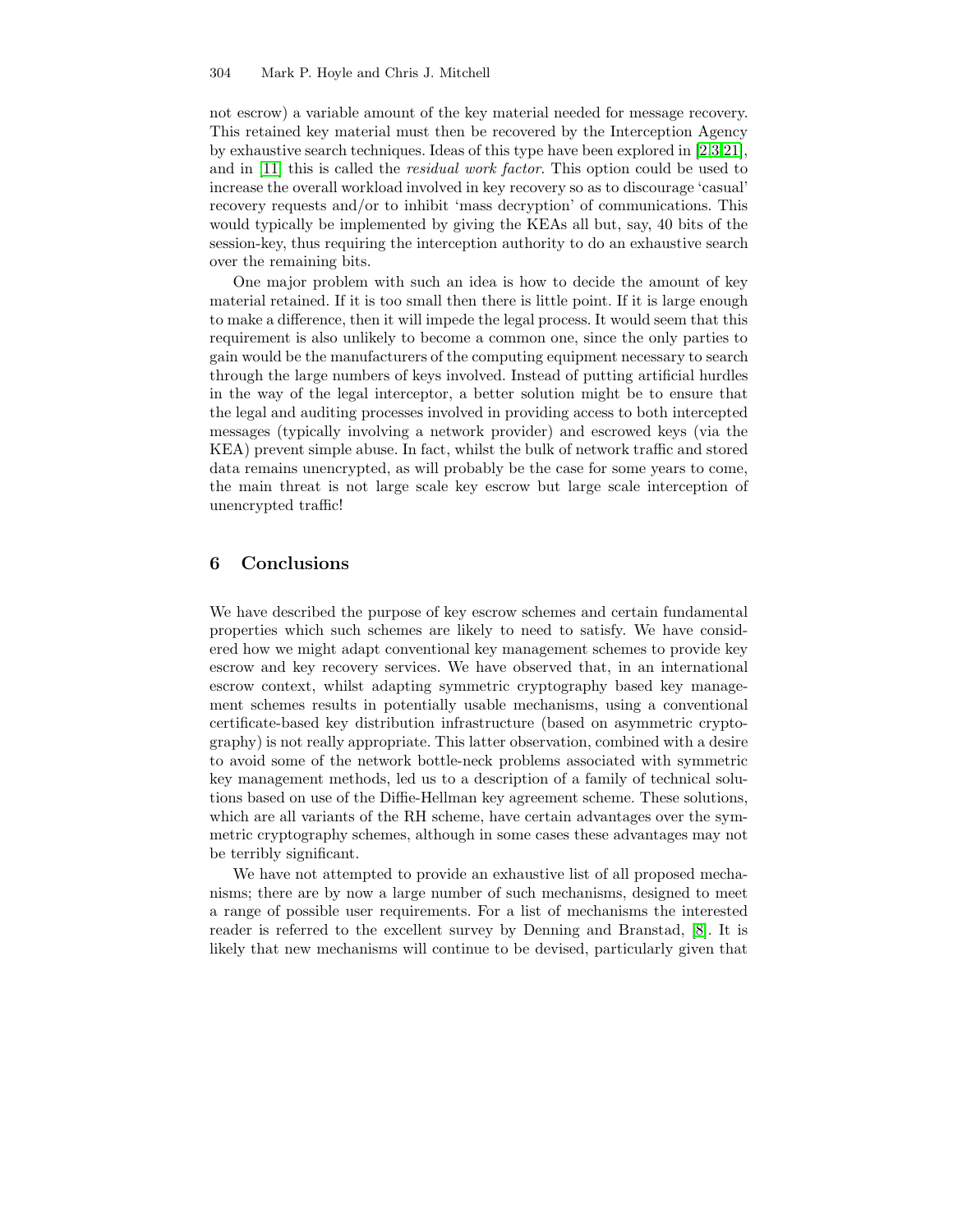the operational use of these schemes is likely to grow rapidly in the next few years.

Finally, if key escrow is to become a useful part of the secure networks of the future, then one major challenge will be to integrate key escrow techniques into secure network protocols (e.g. SSL and Secure IP) and secure distributed applications (e.g. MOSS and Internet Payment Protocols).

## **Acknowledgements**

The authors would like to acknowledge the many people who have offered helpful comments and suggestions, without which the paper would have been much the poorer. We would particularly like to thank Mark King, Keith Martin, Fred Piper and Peter Wild. The authors, however, are solely responsible for all remaining errors.

## <span id="page-28-8"></span>**References**

- 1. D.M. Balenson, C.M. Ellison, S.B. Lipner, and S.T. Walker. A new approach to software key escrow encryption. Draft, August 1994. Trusted Information Systems, 3060 Washington Rd., Glenwood, MD.
- <span id="page-28-10"></span>2. M. Bellare and S. Goldwasser. Encapsulated key escrow. Technical Report 688, MIT Laboratory for Computer Science, April 1996.
- <span id="page-28-11"></span>3. M. Bellare and S. Goldwasser. Verifiable partial key escrow. In Proceedings of the 4th Annual ACM Conference on Computer and Communications Security, 1997.
- <span id="page-28-7"></span>4. M. Bellare and R.L. Rivest. Translucent cryptography — An alternative to key escrow, and its implementation via fractional oblivious transfer. Technical Report 683, MIT Laboratory for Computer Science, February 1996.
- <span id="page-28-0"></span>5. L. Chen, D. Gollmann, and C.J. Mitchell. Key escrow in mutually mistrusting domains. In M. Lomas, editor, Security Protocols — International Workship, Cambridge, UK, April 1996, pages 139–153. Springer-Verlag LNCS 1189, 1997.
- <span id="page-28-1"></span>6. L. Chen and C.J. Mitchell. Key escrow in multiple domains. In Proceedings of INFOSEC'COM 97, Paris, June 1997. To appear.
- <span id="page-28-3"></span>7. D.E. Denning. Descriptions of key escrow systems, February 1997. See: http://www.cs.georgetown.edu/∼denning/crypto.
- <span id="page-28-4"></span>8. D.E. Denning and D.K. Branstad. A taxonomy for key escrow encryption systems. Communications of the ACM, 39(3):34–40, March 1996.
- <span id="page-28-5"></span>9. W. Diffie and M. E. Hellman. New directions in cryptography. IEEE Trans. Inform. Theory, IT–22(6): 644–654, 1976.
- <span id="page-28-6"></span>10. Y. Frankel and Moti Yung. Escrow encryption systems visited: Attacks, analysis and designs. In D. Coppersmith, editor, Advances in Cryptology: CRYPTO '95, pages 222–235. Springer-Verlag LNCS 963, 1995.
- <span id="page-28-9"></span>11. IBM. IBM SecureWay key recovery technology, 1997. See ftp://service2.boulder.ibm.com/software/icserver/doc/keyrec.pdf.
- <span id="page-28-2"></span>12. International Organization for Standardization, Genève, Switzerland. ISO/IEC  $9798-2$ , Information technology  $-$  Security techniques  $-$  Entity authentication Part 2: Mechanisms using symmetric encipherment algorithms, December 1994.